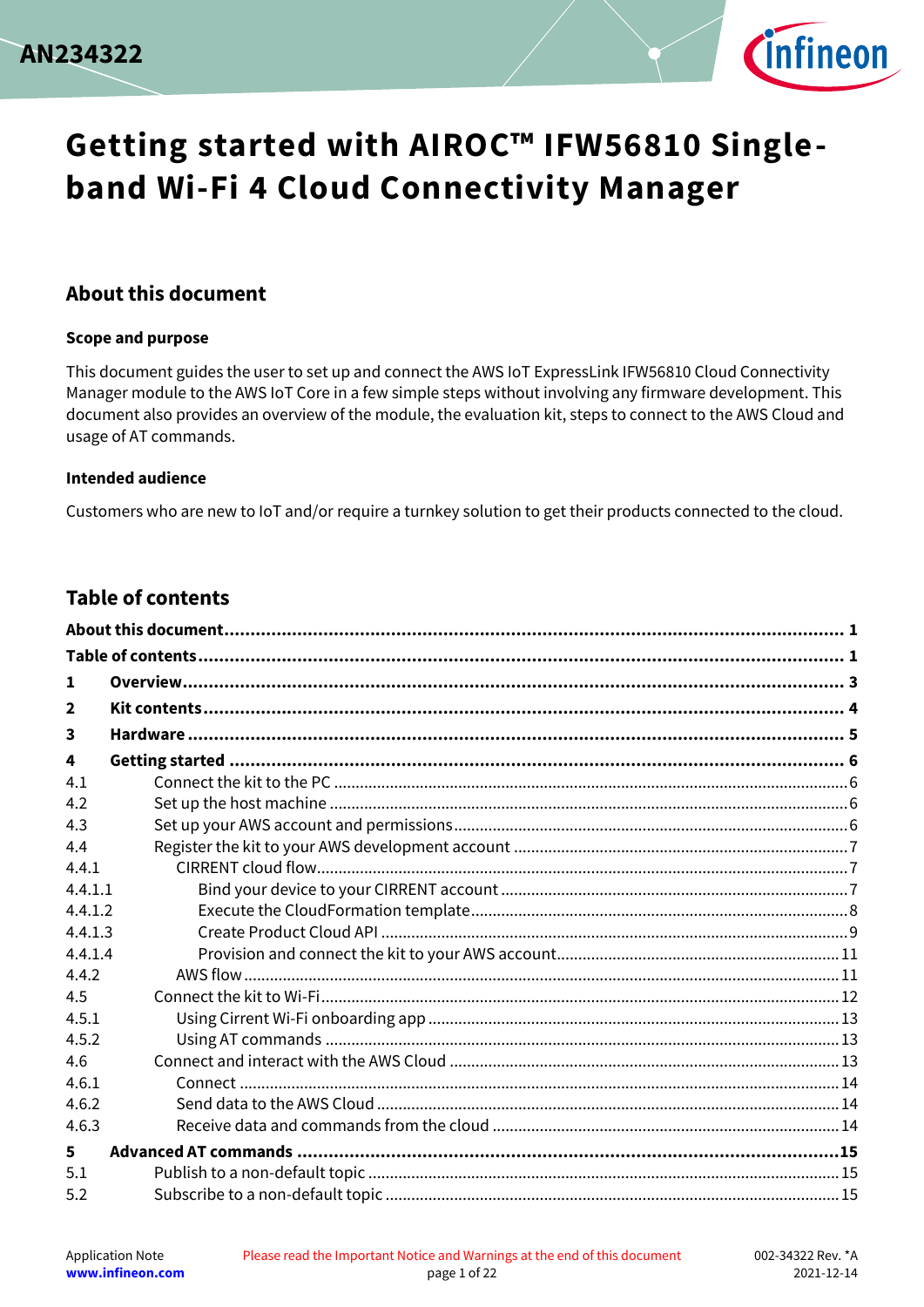

#### Table of contents

| 6            |  |
|--------------|--|
| 6.1          |  |
| 6.2          |  |
| 6.3          |  |
| $\mathbf{7}$ |  |
| 7.1          |  |
| 7.2          |  |
| 8            |  |
|              |  |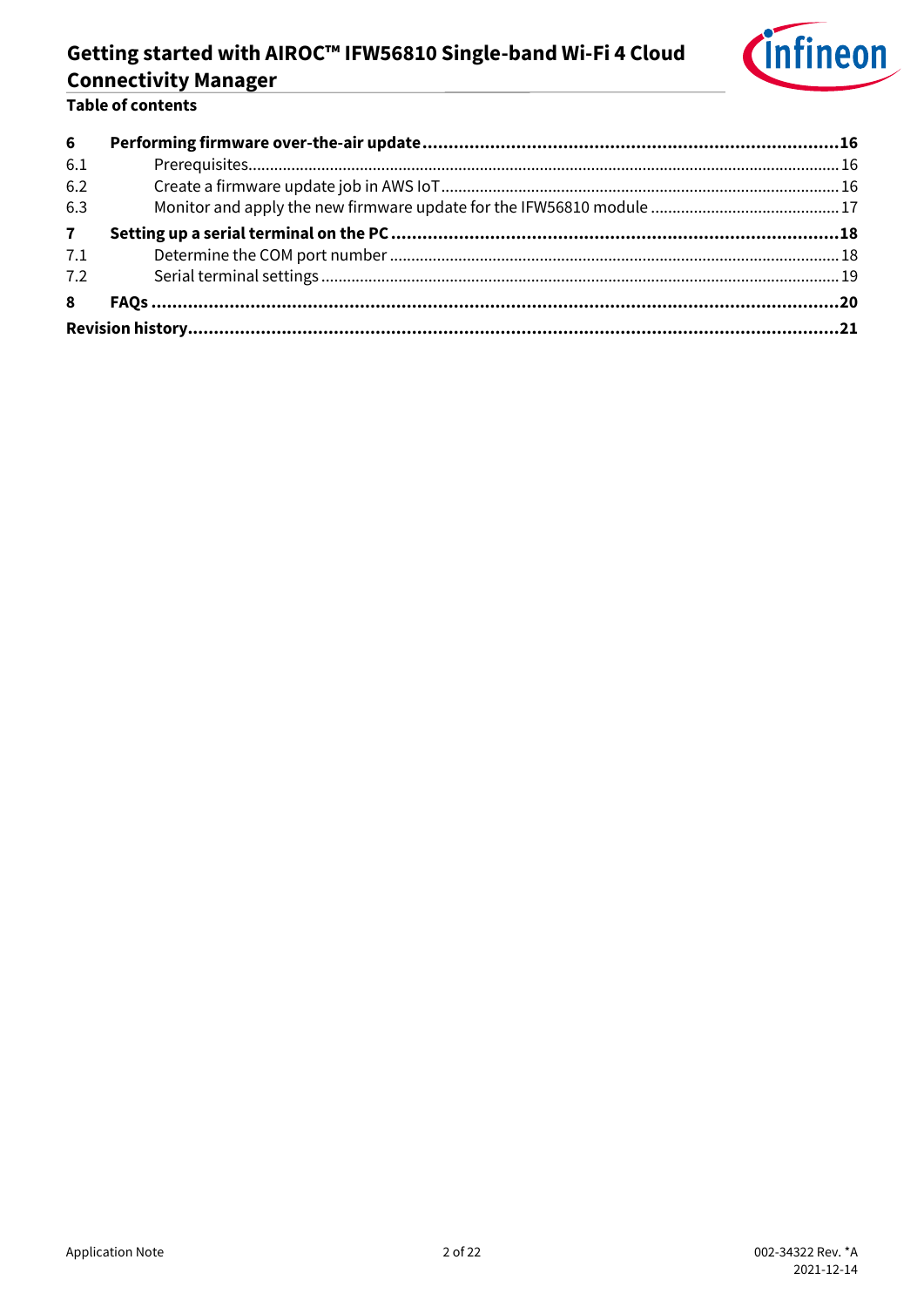

**Overview**

### <span id="page-2-0"></span>**1 Overview**

AIROC™ IFW56810 Single-band Wi-Fi 4 Cloud Connectivity Manager Module (CCM) is a configurable Wi-Fi connectivity module that provides a simple, secure, plug-and-play solution for connecting products to AWS IoT cloud services. The IFW56810 CCM module is preprogrammed with a tested secured firmware and supports an easy-to-use AT command interface for configuration, and provides end-to-end security.

- The device identity certificate is built into the module and can run only Infineon-signed firmware.
- The module connects to the cloud using secure connections.
- Devices are managed securely in the cloud.

The IFW56810 CCM module features a 1x1 single-band (2.4 GHz) device operating at 20-MHz channels supporting IEEE 802.11 b/g/n. See the **[datasheet](http://www.infineon.com/AIROCIFW56810datasheet)** for details.

The host processor system interacts with the IFW56810 CCM module through AT commands over UART. The IFW56810 CCM module handles all networking-related operations to connect to the AWS IoT Core through MQTT over Wi-Fi.



**Figure 1 System architecture for products using the IFW56810 CCM module**

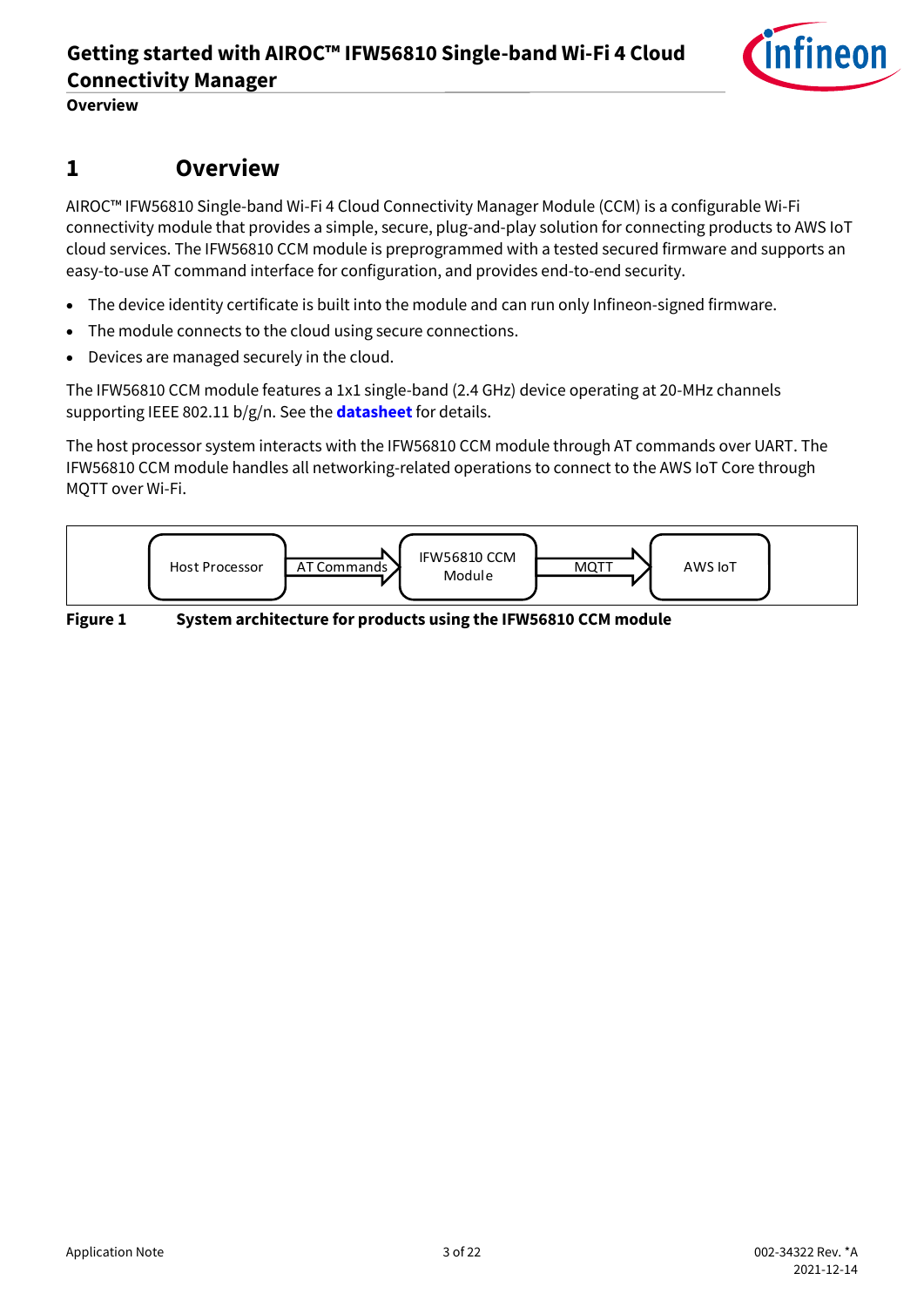

**Kit contents**

### <span id="page-3-0"></span>**2 Kit contents**

- IFW956810 Single-band Wi-Fi 4 Cloud Connectivity Manager evaluation kit to evaluate the IFW56810 Singleband Wi-Fi 4 Cloud Connectivity Manager Module
- USB Type-A (male) to Type-C (female) cable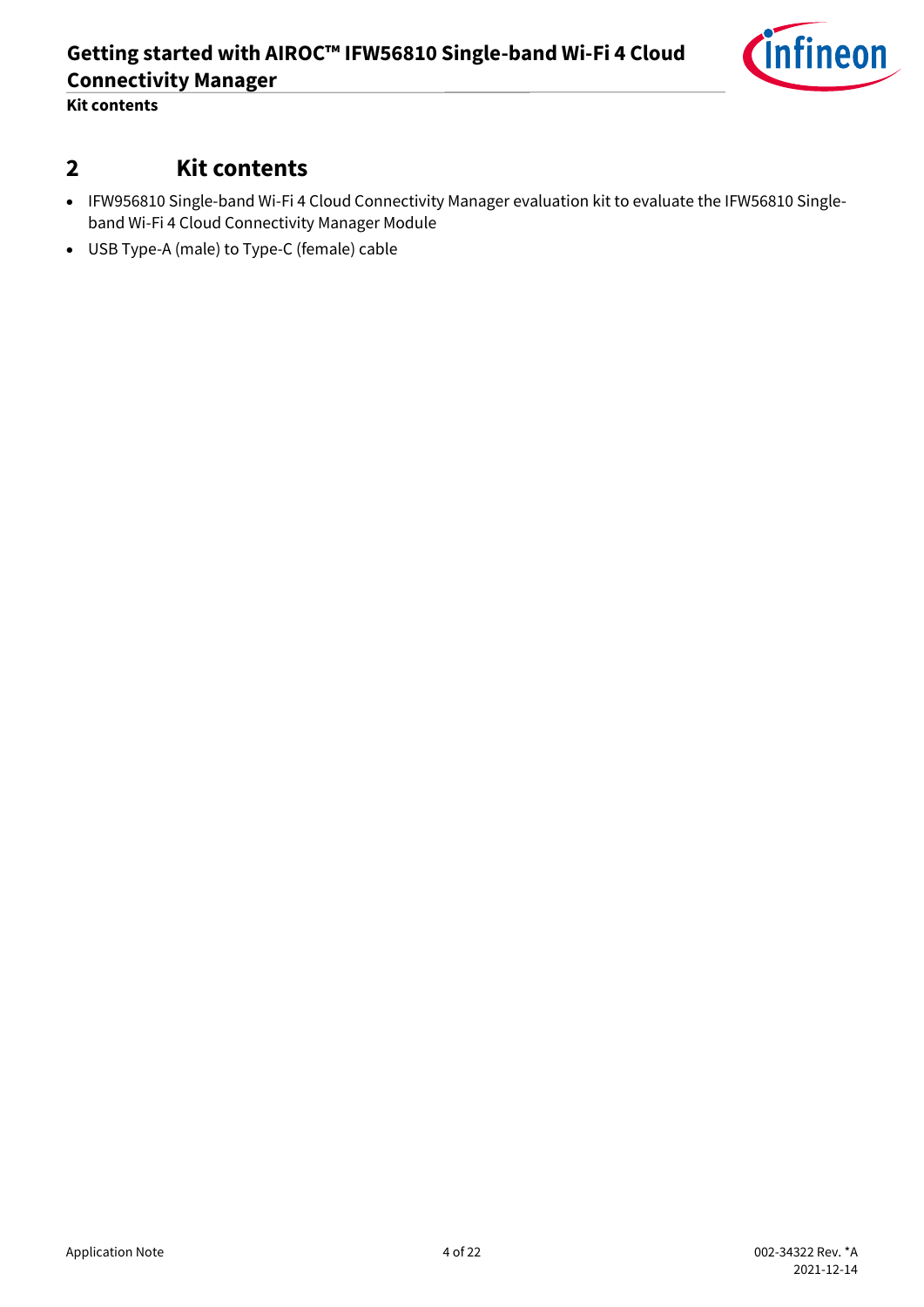**Hardware**

### <span id="page-4-0"></span>**3 Hardware**

The IFW956810 CCM evaluation kit consists of an IFW56810 single-band Wi-Fi 4 Cloud Connectivity Manager module with powerful processing capability, a PCB antenna, an FTDI chip for the USB to serial interface, and an 8x2 pin header.







<span id="page-4-1"></span>

Ensure that pin 3 to pin 4, pin 5 to pin 6, pin 9 to pin 10 and pin 11 to pin 12 of header J60 are closed as shown in [Figure 3](#page-4-1) before connecting USB dongle to the PC. The PC can be used as a host for evaluation. AT commands can be sent through a serial terminal on the PC to the IFW956810 CCM kit.

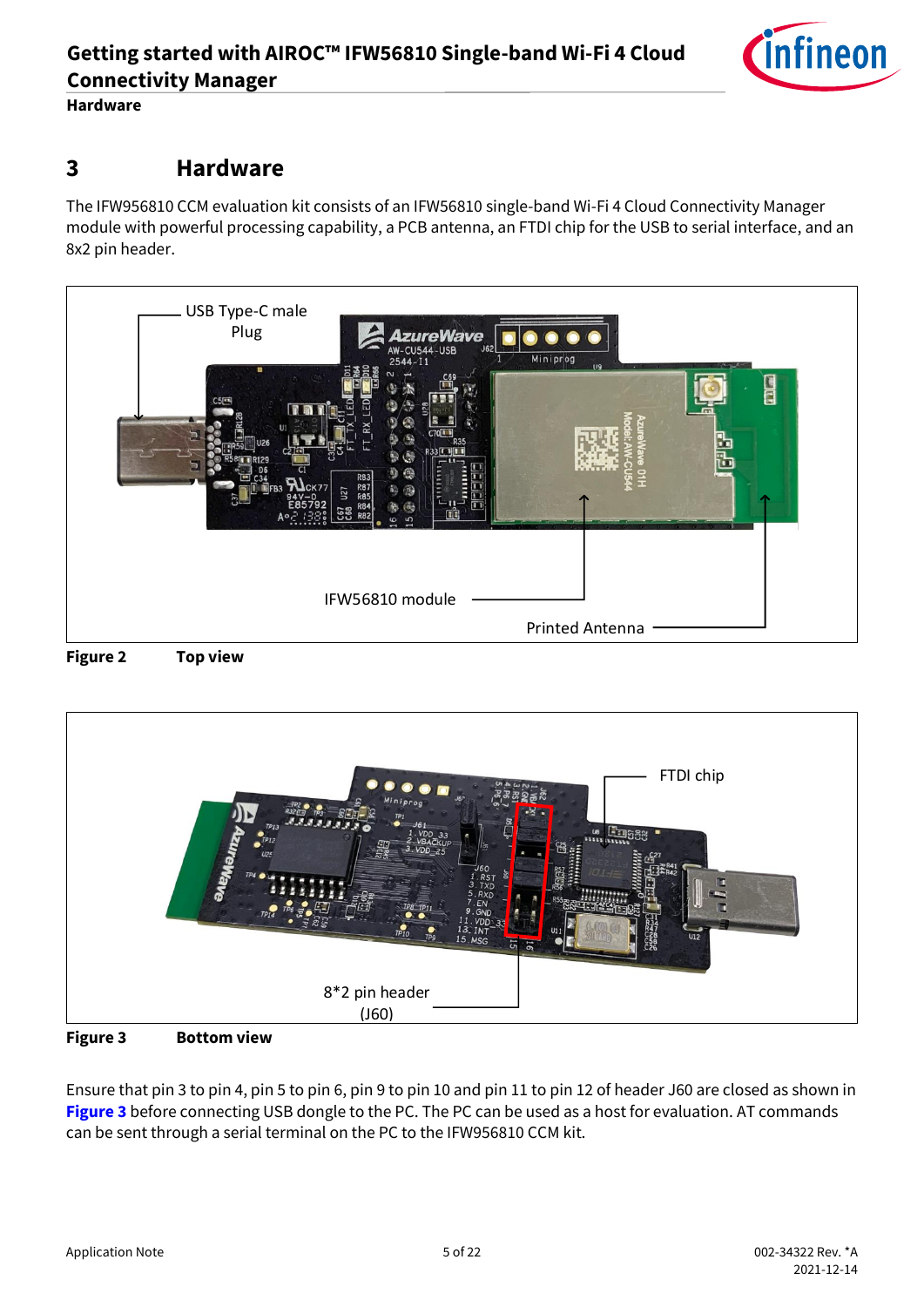

## <span id="page-5-0"></span>**4 Getting started**

### <span id="page-5-1"></span>**4.1 Connect the kit to the PC**

Connect the IFW956810 Single-band Wi-Fi 4 Cloud Connectivity Manager evaluation kit to the PC using either the Type-C connector or Type-A male to Type-C female cable.



**Figure 4 Connect the USB dongle to the PC**

#### <span id="page-5-2"></span>**4.2 Set up the host machine**

Run a serial terminal to communicate with the kit over USB by choosing higher of the two enumerated COM ports with the following configuration.

- Baud rate: 115,200
- Bits: 8
- Parity: None
- Stop:  $1$
- Flow control: None
- Local Echo: Yes
- End of Line: Line Feed

See Section **[7](#page-17-0)** for more details.

Once you open the serial terminal, type AT+CONF? About in the serial terminal. You should see a response "OK Infineon IFW56810 CCM".

Steps in sections **[4.3](#page-5-3)** to **[4.5](#page-11-0)** are required only for the first time you connect. The IFW56810 module will remember its configuration and will be ready to connect to your AWS account automatically.

Jump to Section **[4.6](#page-12-2)** if the kit has already been configured to connect to AWS.

#### <span id="page-5-3"></span>**4.3 Set up your AWS account and permissions**

Follow the instructions in Amazon documentation (**[Set up your AWS Account](https://docs.aws.amazon.com/iot/latest/developerguide/setting-up.html)**) to create your account and get started.

- 1. Sign up for an AWS account.
- 2. Create a user and grant permissions for access to AWS IoT resources.
- 3. Open the AWS IoT Console.

Application Note 6 of 22 002-34322 Rev. \*A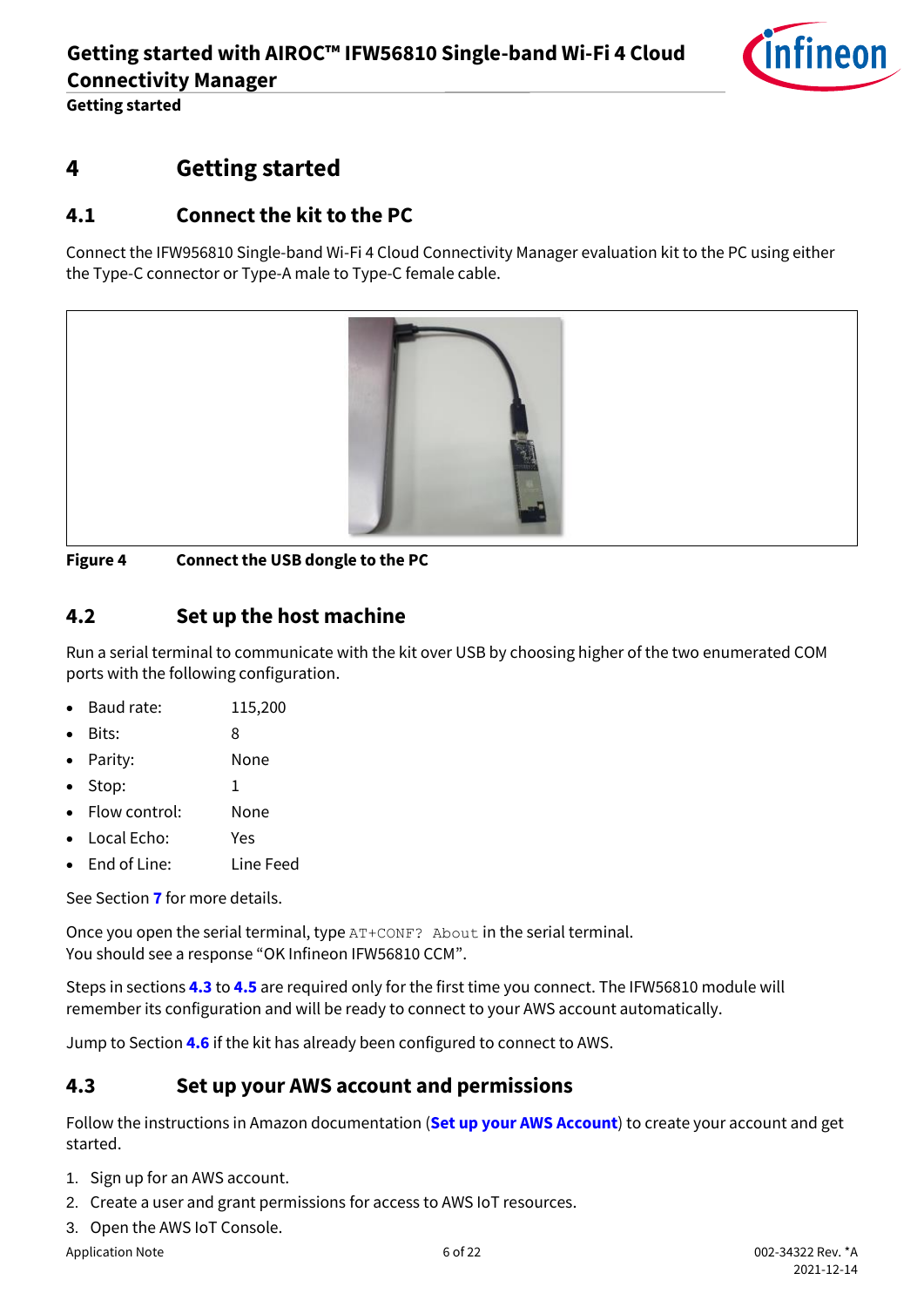

#### <span id="page-6-0"></span>**4.4 Register the kit to your AWS development account**

You can register your kit to your AWS development account using either Infineon's CIRRENT cloud flow or AWS flow.

The CIRRENT cloud flow uses the Cloud ID solution to simplify the process of connecting the kit to your AWS developer account by eliminating several manual steps that need to be performed in the AWS flow.

Learn more about the Cloud ID solution **[here](https://swdocs.cypress.com/html/cirrent-support-documentation/en/latest/cirrent-could-id.html)**.

At a high level, CIRRENT cloud flow performs the following functions to connect the kit to your developer account:

- 1. Binds your kit to your CIRRENT account.
- 2. Provisions the AWS resources for the kit on your AWS account. The resources include the Thing (cloud representation of your physical device), device certificate (associates the device certificate from the CIRRENT cloud to your Thing), Policies (creates and associates AWS IoT Thing access policies to your Thing)
- 3. Enables the kit to connect to your AWS account.

The endpoint of your AWS development account is required for the kit to connect to your AWS account. The CIRRENT cloud pulls the AWS endpoint required from your AWS account and automatically pushes it to the kit. This enables the kit to connect to your AWS development account.

CIRRENT cloud flow is very close to the production flow and demonstrates the ease of securely connecting your products to the product cloud. CIRRENT cloud is preloaded with the device certificate of all IFW56810 modules, thus offloading the effort of managing device certificates from product manufacturers.

See Section **[4.4.1](#page-6-1)** for CIRRENT cloud flow or jump to Section **[4.4.2](#page-10-1)** for AWS flow.

#### <span id="page-6-1"></span>**4.4.1 CIRRENT cloud flow**

#### <span id="page-6-2"></span>**4.4.1.1 Bind your device to your CIRRENT account**

Your kit is already bound to your CIRRENT account when you registered your kit through the Quick Start Guide provided along with the kit.

If you landed on this page without following the Quick Start Guide, see the document provided along with your kit.

Do the following to verify the kit binding:

- 1. Log in to your CIRRENT account at **<https://console.cirrent.com/>**.
- 2. On the panel on the left of the screen, select **Device Management** > **Cloud ID**, and then select the **Binding**  tab.

Alternatively, click this **[link](https://cirrent.infineon.com/cloud-devices/infineon-devices)** to go directly to this page.

3. Choose your account number as follows: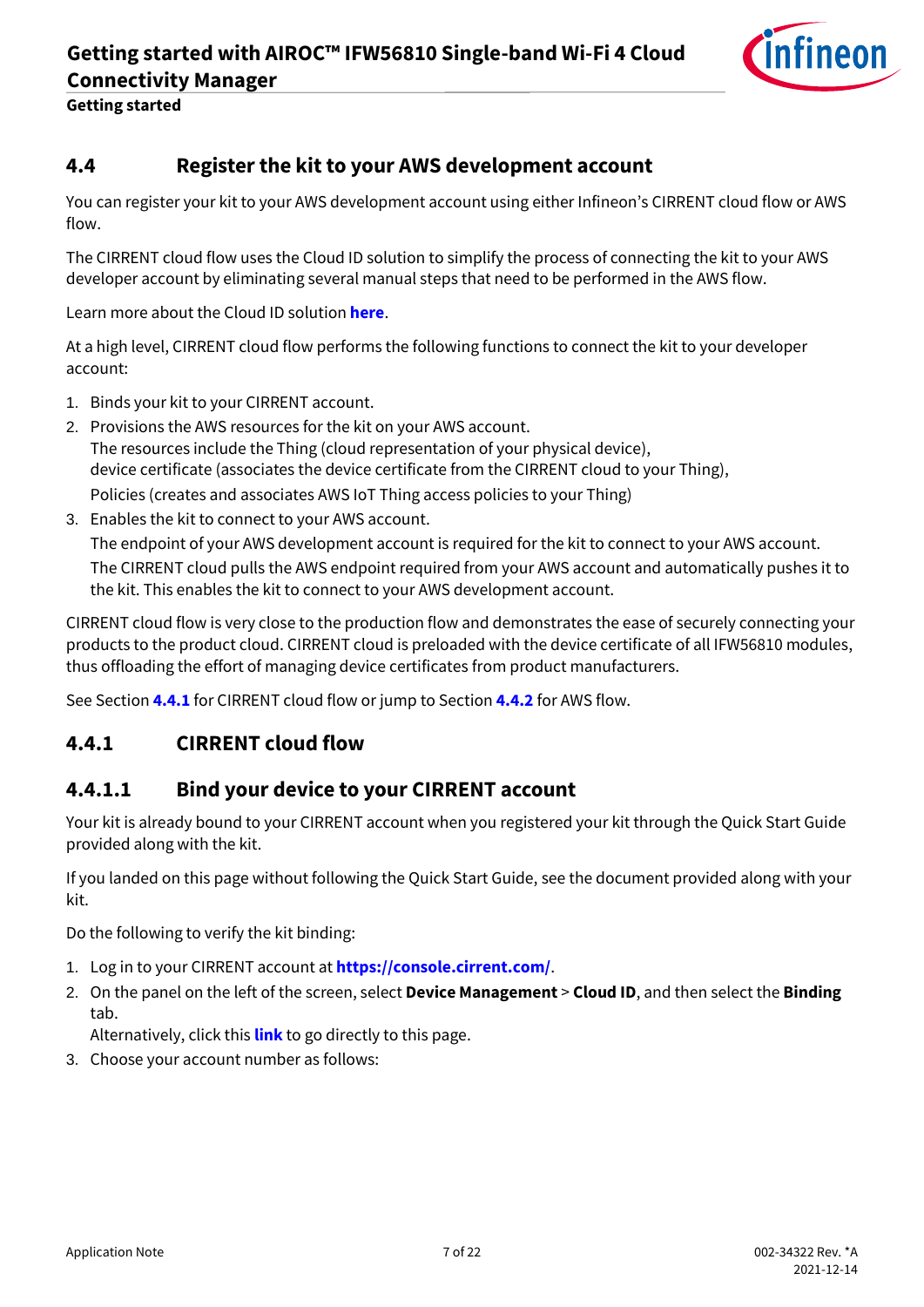

| <b>Cinfineon</b>                   |                  |                     |                      |      |              |         |                         | ◉                  | ▲                      |                                       |
|------------------------------------|------------------|---------------------|----------------------|------|--------------|---------|-------------------------|--------------------|------------------------|---------------------------------------|
| 胆                                  | Cloud ID         |                     |                      |      |              |         |                         |                    |                        |                                       |
| 집 ~                                |                  | <b>Binding</b>      |                      |      | Claiming     |         |                         |                    | Provisioning           |                                       |
| $\partial_{\theta_{\rm min}} \sim$ |                  |                     |                      |      |              |         |                         |                    |                        | <b>Bind an Infineon Product Batch</b> |
| $22 - 1$                           | Product Batch ID | Date Batch ID Added | API Provisioned Date |      | API Endpoint | Batch / | <b>Batch Added From</b> | # Of Bound Devices | # Of Provisioned Devic | Actions                               |
|                                    |                  | 2021-12-08 18:22    |                      | None |              |         | Sri Lak Mangalore, Karn | $\overline{1}$     | $\mathbf{0}$           | ₩<br>o.                               |

4. Locate your device listed on the page.

#### <span id="page-7-0"></span>**4.4.1.2 Execute the CloudFormation template**

CloudFormation is an AWS service that helps in setting up the required resources in AWS through a template (JSON or YAML file). Executing a CloudFormation template creates a stack in the AWS CloudFormation service. A stack is a collection of AWS resources.

The template for creating AWS resources required for connecting the IFW956810 evaluation kit to AWS IoT Core is already created by Infineon and stored in Amazon S3 storage. The stack created by this template provides certain outputs that can be used to establish a channel of back-end cloud communication between your CIRRENT account and your AWS account.

You need to execute the CloudFormation template only once per AWS account in a region. The same stack can be reused to provision multiple kits to the AWS account in that region.

Do the following to execute the Infineon-provided CloudFormation template:

1. Click on the following link to execute the CloudFormation template. By default, the link uses the **us-west-1** region.

**[https://us-west-1.console.aws.amazon.com/cloudformation/home?region=us-west-](https://us-west-1.console.aws.amazon.com/cloudformation/home?region=us-west-1#/stacks/create/template?stackName=infineon-iot-quickstart&templateURL=https://cirrent-quickstarts.s3.us-west-2.amazonaws.com/infineon-iot-quickstart.yaml)[1#/stacks/create/template?stackName=infineon-iot-quickstart&templateURL=https://cirrent-quickstarts.s3.us](https://us-west-1.console.aws.amazon.com/cloudformation/home?region=us-west-1#/stacks/create/template?stackName=infineon-iot-quickstart&templateURL=https://cirrent-quickstarts.s3.us-west-2.amazonaws.com/infineon-iot-quickstart.yaml)[west-2.amazonaws.com/infineon-iot-quickstart.yaml](https://us-west-1.console.aws.amazon.com/cloudformation/home?region=us-west-1#/stacks/create/template?stackName=infineon-iot-quickstart&templateURL=https://cirrent-quickstarts.s3.us-west-2.amazonaws.com/infineon-iot-quickstart.yaml)**

You can change the region in which you want to execute this template by changing the region=us-west-1 in this link to your required region. See **[Choosing a Region](https://docs.aws.amazon.com/awsconsolehelpdocs/latest/gsg/select-region.html)** on AWS documentation.

2. On the **Create Stack** page in the AWS CloudFormation service with the Infineon CloudFormation template preloaded, click **Next**.

| <b>Stacks</b><br><b>StackSets</b> | Step 1<br><b>Specify template</b> | Create stack                                                                                                                                                                                |
|-----------------------------------|-----------------------------------|---------------------------------------------------------------------------------------------------------------------------------------------------------------------------------------------|
| Exports                           | Step 2<br>Specify stack details   | Prerequisite - Prepare template                                                                                                                                                             |
| Designer                          | Step 3                            | Prepare template<br>Every stack is based on a template. A template is a JSON or YAML file that contains configuration information about the AWS resources you want to include in the stack. |
| ▼ Registry                        | Configure stack options           | <b>O</b> Template is ready<br>$\bigcirc$ Use a sample template<br>○ Create template in Designer                                                                                             |
| <b>Public extensions</b>          | Step 4<br>Review                  |                                                                                                                                                                                             |
| <b>Activated extensions</b>       |                                   | <b>Specify template</b>                                                                                                                                                                     |
| Publisher                         |                                   | A template is a JSON or YAML file that describes your stack's resources and properties.                                                                                                     |
|                                   |                                   | <b>Template source</b><br>Selecting a template generates an Amazon S3 URL where it will be stored.                                                                                          |
|                                   |                                   | <b>O</b> Amazon S3 URL<br>O Upload a template file                                                                                                                                          |
| Feedback                          |                                   | Amazon S3 URL                                                                                                                                                                               |
|                                   |                                   | https://cirrent-quickstarts.s3.us-west-2.amazonaws.com/infineon-iot-quickstart.yaml                                                                                                         |
|                                   |                                   | Amazon S3 template URL                                                                                                                                                                      |
|                                   |                                   | <b>View in Designer</b><br>S3 URL: https://cirrent-quickstarts.s3.us-west-2.amazonaws.com/infineon-iot-quickstart.yaml                                                                      |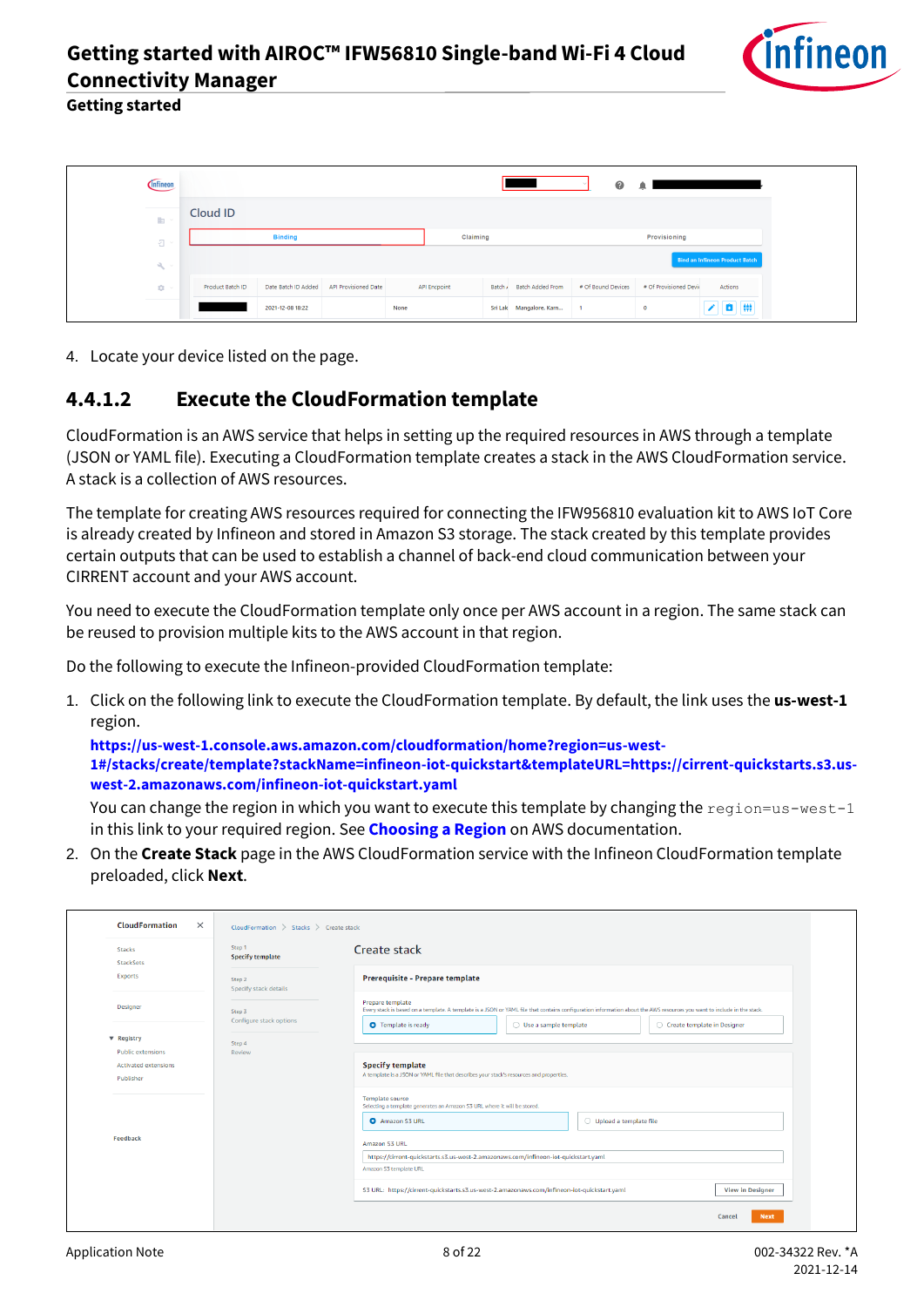

#### **Getting started**

- 3. Click **Next**in Step 2.
- 4. Click **Next**in Step 3.
- 5. Select the boxes to provide permissions to access the resources required by the CloudFormation template.

| Transforms might require access capabilities                                                                                                                                                                                                                                                                                                                                                                                                                                                                                                                     |
|------------------------------------------------------------------------------------------------------------------------------------------------------------------------------------------------------------------------------------------------------------------------------------------------------------------------------------------------------------------------------------------------------------------------------------------------------------------------------------------------------------------------------------------------------------------|
| A transform might add Identity and Access Management (IAM) resources that could provide entities access to make changes to your AWS account.<br>If a transform adds IAM resources, you must acknowledge their capabilities to create or update them. Ensure that you want to create or update the<br>IAM resources, and that they have the minimum required permissions. In addition, if they have custom names, check that the names are unique<br>within your AWS account. Learn more [2]<br>I acknowledge that AWS CloudFormation might create IAM resources. |
| I acknowledge that AWS CloudFormation might create IAM resources with custom names.                                                                                                                                                                                                                                                                                                                                                                                                                                                                              |
| I acknowledge that AWS CloudFormation might require the following capability:<br>CAPABILITY AUTO EXPAND                                                                                                                                                                                                                                                                                                                                                                                                                                                          |

#### 6. Click **Create stack**.

Wait for up to five minutes for the stack creation to complete.

| Stacks<br><b>Stack details</b>                                 | $\circ$<br>$\Box$ Stacks (1)<br>Q Filter by stack name                                    | infineon-iot-quickstart<br><b>Stack info</b>                                  | Stack actions ▼<br>Create stack ▼<br>Delete<br>Update |
|----------------------------------------------------------------|-------------------------------------------------------------------------------------------|-------------------------------------------------------------------------------|-------------------------------------------------------|
| Drifts<br>StackSets<br>Exports                                 | View nested<br>Active $\blacktriangledown$<br>$\langle 1 \rangle$                         | Outputs Parameters Template Change sets<br>Events<br>Resources<br>Overview    | $\mathcal{C}$                                         |
| Designer                                                       | infineon-iot-quickstart<br>$\bullet$<br>2021-12-03 00:14:06 UTC+0530<br>C CREATE_COMPLETE | Stack ID                                                                      | <b>Description</b><br>DOM: N                          |
| <b>v</b> Registry<br>Public extensions<br>Activated extensions |                                                                                           | <b>Status</b><br>CREATE_COMPLETE                                              | Status reason<br>DOM: N                               |
| Publisher                                                      |                                                                                           | Root stack<br>$\sim$                                                          | Parent stack<br>$\sim$ $-$                            |
| Feedback                                                       |                                                                                           | Created time<br>2021-12-03 00:14:06 UTC+0530<br><b>Updated time</b><br>$\sim$ | Deleted time<br>S.                                    |
|                                                                |                                                                                           | Drift status<br>A NOT_CHECKED                                                 | Last drift check time<br>$\sim$                       |
|                                                                |                                                                                           | Termination protection<br>Disabled                                            | IAM role<br>$\sim$                                    |

#### <span id="page-8-0"></span>**4.4.1.3 Create Product Cloud API**

Product Cloud API is used to communicate with your AWS account. This API must be executed once per CIRRENT account. The same API can be used to provision multiple kits from your CIRRENT account to your AWS account.

- 1. Navigate to your CIRRENT console and go to **Provisioning** tab or use this **[link](https://cirrent.infineon.com/cloud-devices/provisioning)** directly.
- 2. Click **Add Cloud API**.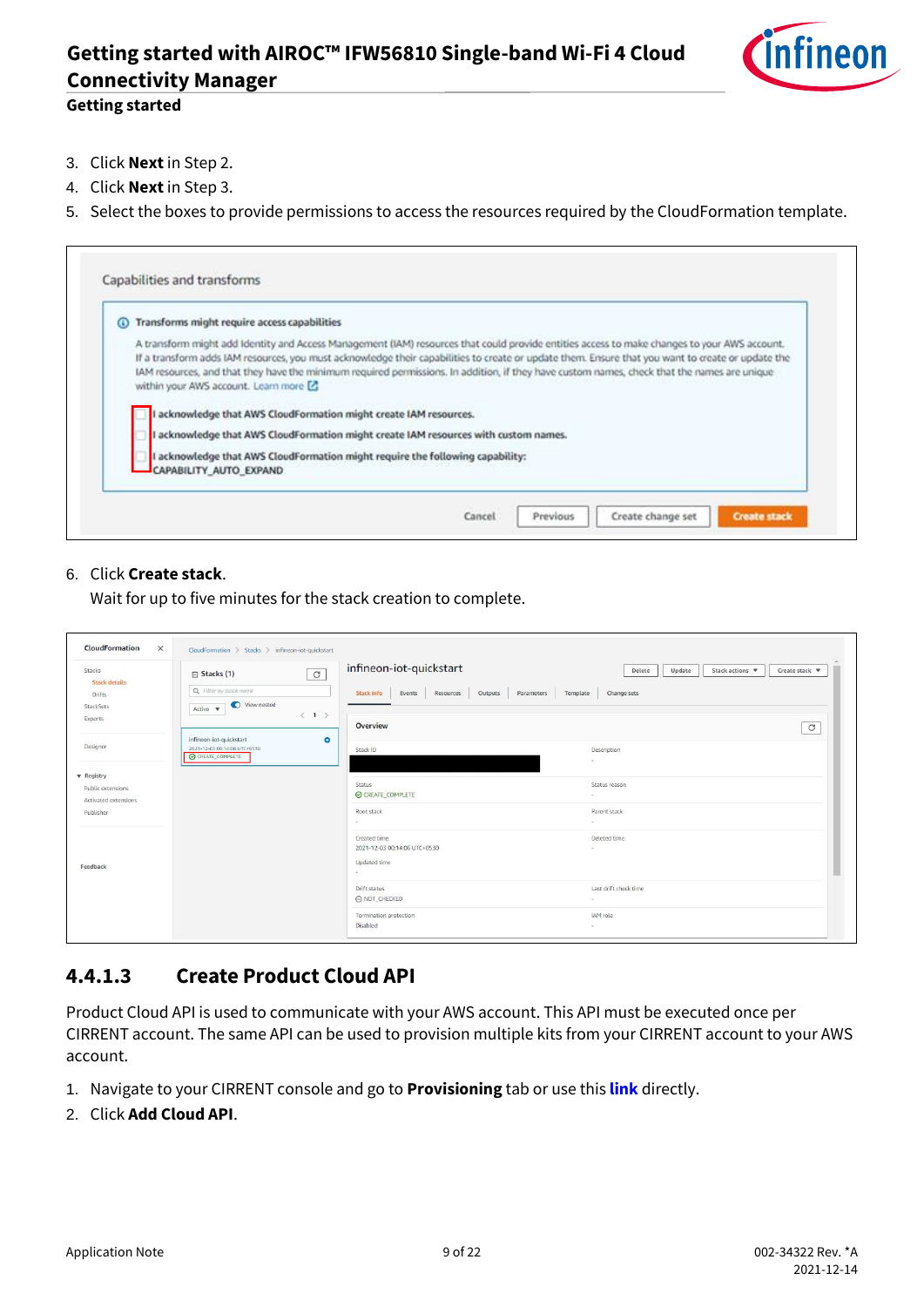

#### **Getting started**

| <b>Binding</b>                                                   | Claiming | <b>Provisioning</b>                  |
|------------------------------------------------------------------|----------|--------------------------------------|
|                                                                  |          |                                      |
| When devices are Bound, automatically Provision to Product Cloud |          |                                      |
|                                                                  |          |                                      |
| Product Cloud API:<br>$\sim$                                     |          |                                      |
|                                                                  |          |                                      |
|                                                                  |          |                                      |
|                                                                  |          |                                      |
| <b>Product Cloud APIs</b>                                        |          | <b>Add Cloud API</b><br>$\checkmark$ |
| Configure how devices are Provisioned with Claim Vouchers        |          |                                      |

3. When prompted, enter your AWS account parameters.

| <b>Cloud ID</b>                                                                            |                      |                         |                                             |
|--------------------------------------------------------------------------------------------|----------------------|-------------------------|---------------------------------------------|
| <b>Binding</b>                                                                             | Create Cloud API     | $\times$                | Provisioning                                |
| When devices are Bound, automatically Pro                                                  | $\odot$ aws<br>Other |                         |                                             |
| Product Cloud API:                                                                         | Account Id           |                         |                                             |
| Product Cloud APIs                                                                         | API Gateway Id       |                         | <b>Add Cloud API</b><br>$\checkmark$        |
| Configure how devices are Provisioned wit<br>0 claim vouchers, 0 bound devices, 0 provisio | Region               |                         | <b>Create Claim Voucher</b><br>$\checkmark$ |
|                                                                                            | Select               | $\searrow$              |                                             |
|                                                                                            | Stage                |                         |                                             |
|                                                                                            |                      | Create<br><b>Cancel</b> |                                             |

- 4. Navigate back to your **AWS CloudFormation** page.
- 5. Click **Outputs**.

| <b>CloudFormation</b><br>$\times$                            | CloudFormation > Stacks > infineon-iot-quickstart                                                                  |                                                                                                                                                        |                                             |
|--------------------------------------------------------------|--------------------------------------------------------------------------------------------------------------------|--------------------------------------------------------------------------------------------------------------------------------------------------------|---------------------------------------------|
| Stacks<br><b>Stack details</b><br><b>Drifts</b><br>StackSets | C<br>$\Box$ Stacks (1)<br>Q. Filter by stack name<br>View nested<br>Active $\overline{\mathbf{v}}$                 | infineon-iot-quickstart<br><b>Delete</b><br><b>Stack info</b><br><b>Change sets</b><br>Events<br>Outputs<br>Parameters<br>Template<br><b>Resources</b> | Create stack ▼<br>Stack actions ▼<br>Update |
| <b>Exports</b><br><b>Designer</b>                            | $\langle$ 1 $\rangle$<br>$\bullet$<br>infineon-iot-quickstart<br>2021-12-03 00:14:06 UTC+0530<br>C CREATE_COMPLETE | Outputs $(4)$<br>Q Search outputs                                                                                                                      | $\mathcal{C}$<br>O                          |
| ▼ Registry                                                   |                                                                                                                    | Value<br><b>Description</b><br>Key<br>$\boldsymbol{\nabla}$<br>$\blacktriangle$                                                                        | $\nabla$<br><b>Export name</b><br>$\nabla$  |
| <b>Public extensions</b>                                     |                                                                                                                    | Your AWS account identifier<br>AccountId                                                                                                               |                                             |
| <b>Activated extensions</b>                                  |                                                                                                                    | Your API Gateway identifier<br>Gatewayld                                                                                                               | $\sim$                                      |
| Publisher                                                    |                                                                                                                    | The region your new resources are deployed in<br>Region                                                                                                |                                             |
|                                                              |                                                                                                                    | The gateway deployment environment you wish us to use<br>Stage                                                                                         | $\sim$                                      |

- 6. Copy the AccountId, GatewayId, Region, and Stage values from your AWS Console to the CIRRENT console.
- 7. In the CIRRENT console's Create Cloud API window, click **Create**.
- 8. Select the created Product Cloud API from the dropdown list next to **Product Cloud API**.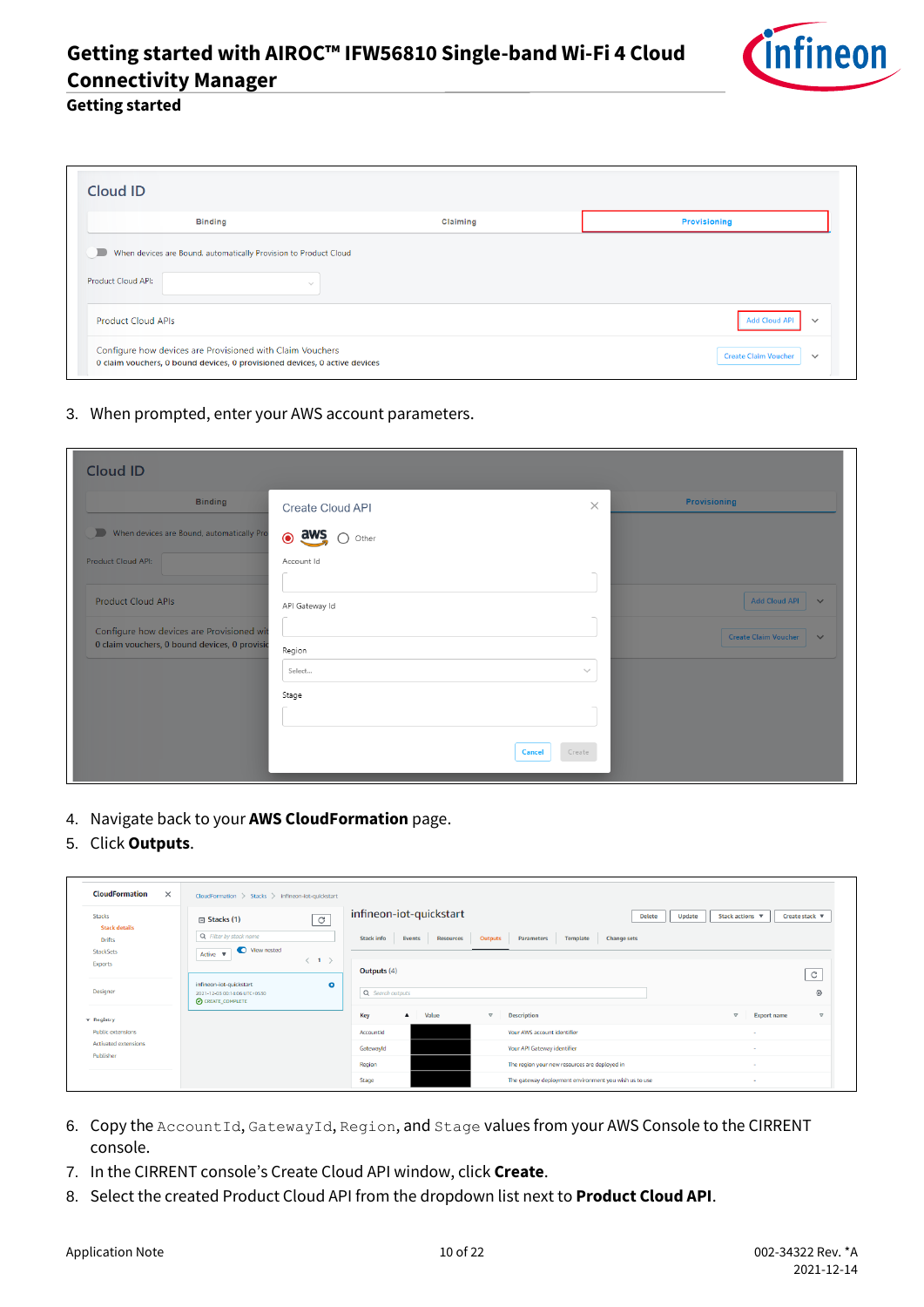

#### **Getting started**

|                           | <b>Binding</b>                                                   | Claiming | <b>Provisioning</b>                  |
|---------------------------|------------------------------------------------------------------|----------|--------------------------------------|
| $\blacksquare$            | When devices are Bound, automatically Provision to Product Cloud |          |                                      |
| <b>Product Cloud API:</b> |                                                                  |          |                                      |
|                           | $\sim$                                                           |          |                                      |
|                           |                                                                  |          | <b>Add Cloud API</b><br>$\checkmark$ |

### <span id="page-10-0"></span>**4.4.1.4 Provision and connect the kit to your AWS account**

1. In the CIRRENT console, navigate to the **Binding** tab.

| <b>Cloud ID</b>  | ⊙                   |                             |                                                        |                      |                         |                    |                      |                                       |
|------------------|---------------------|-----------------------------|--------------------------------------------------------|----------------------|-------------------------|--------------------|----------------------|---------------------------------------|
|                  | <b>Binding</b>      |                             |                                                        | Claiming             |                         |                    | Provisioning         |                                       |
|                  |                     |                             |                                                        |                      |                         |                    |                      | <b>Bind an Infineon Product Batch</b> |
| Product Batch ID | Date Batch ID Addec | <b>API Provisioned Date</b> | <b>API Endpoint</b>                                    | Batch Added By       | <b>Batch Added From</b> | # Of Bound Devices | # Of Provisioned Dev | Actions                               |
|                  | 2021-12-08 18:22    | $\odot$                     | None<br>$\checkmark$                                   | Sri Lakshmi Jayapral | Mangalore, Kar          | $\overline{1}$     | $\mathbf 0$          | $\odot$<br>$\odot$                    |
|                  |                     | ⊙                           | <b>None</b><br>AWS_2021-12-08 07:46:46<br>pm_Cloud_API |                      |                         |                    |                      |                                       |

- 2. Click **Edit**.
- 3. Click the drop-down list in the **API Endpoint** column.
- 4. Choose the Product Cloud API created in Section **[4.4.1.3](#page-8-0)**.
- 5. Click **Save**.
- 6. Click **Provision now**. This performs two functions:

a. Creates the Thing for your kit in the AWS Console and attaches the related policy and device certificate. b. Pulls the AWS endpoint required by the kit to connect to your AWS account and pushes it to the device. When the kit is connected to Wi-Fi network, it will pull this endpoint from the CIRRENT cloud and connect to the AWS cloud automatically.

7. Jump to Section **[4.5](#page-11-0)** to connect your kit to Wi-Fi.

*Note: To connect one more kit using the CIRRENT cloud flow, skip section [4.4.1.2](#page-7-0) if you are using the same AWS account and Section [4.4.1.3](#page-8-0) if you are using the same CIRRENT cloud account. Follow only Section [4.4.1.1](#page-6-2) and Section [4.4.1.4](#page-10-0).*

#### <span id="page-10-1"></span>**4.4.2 AWS flow**

- 1. Open the **[AWS IoT Console](http://console.aws.amazon.com/iot)**.
- 2. Select **Manage**, and then select **Things**.
- 3. Choose **Create Things**.
- 4. Select **Create single thing**, and then click **Next**.
- <span id="page-10-2"></span>5. In the terminal application, type the following command: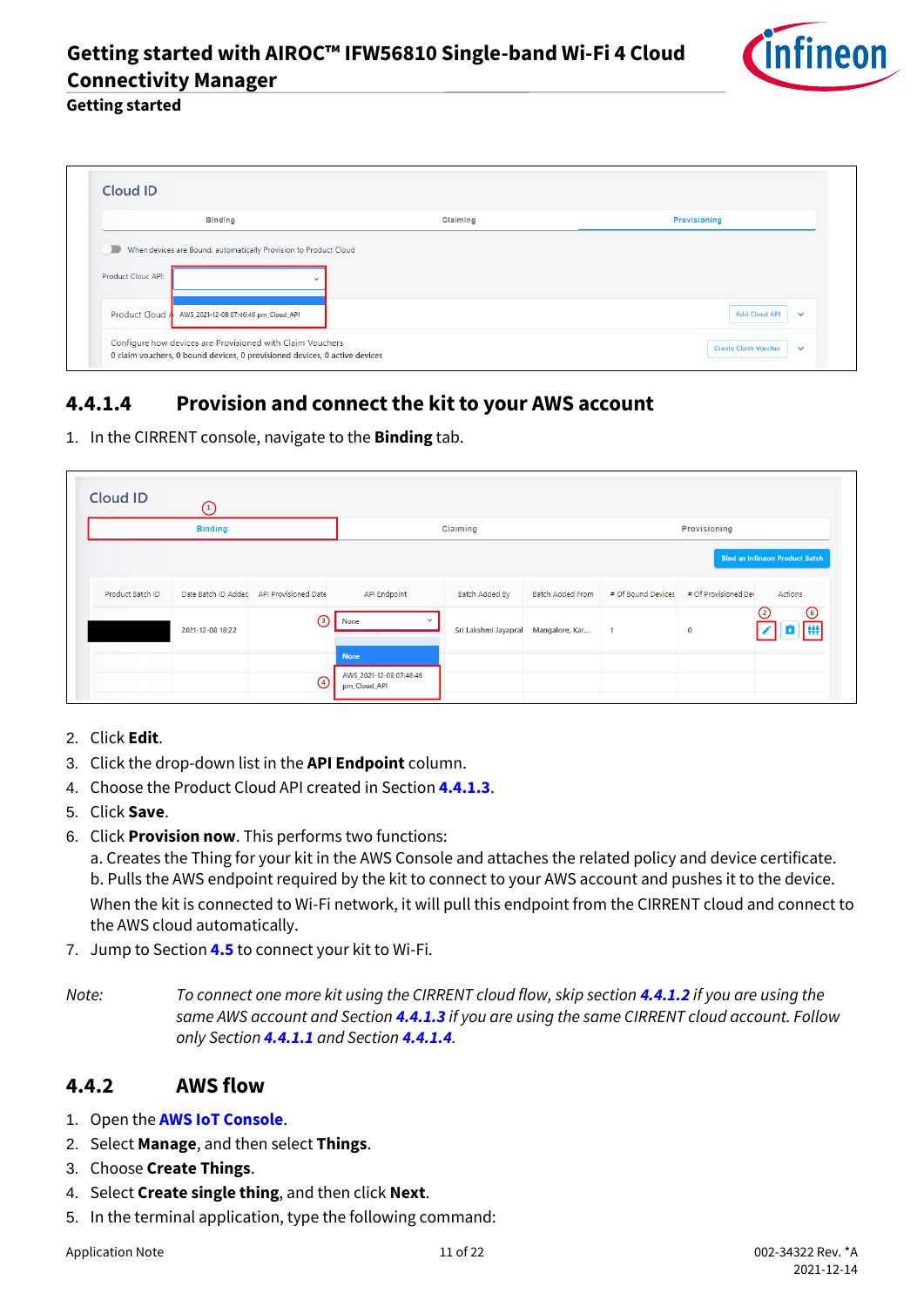

AT+CONF? ThingName

- 6. Copy the returned string (a sequence of alphanumeric characters) from the terminal.
- 7. On the console, on the **Specify thing properties** page, paste the copied string from the terminal into the **Thing name** field under **Thing properties**.
- 8. Leave other fields at their default values, and then click **Next**.
- 9. In the terminal application, type the following command:

```
AT+CONF? Certificate
```
You will receive the device certificate in PEM format as part of the response.

- <span id="page-11-1"></span>10. Copy the returned string (a longer sequence of alphanumeric symbols), and save it into a text file on your host machine as "ThingName.cert.pem". Replace ThingName with the name of the Thing obtained in Step **[5.](#page-10-2)**
- 11.On the **Configure device certificate** page, select **Use my certificate**, and then choose **CA is not registered with AWS IoT**.
- 12. Under **Certificate**, select **Choose file**.
- 13. Double-click the *ThingName.cert.pem* file created in Step **[10](#page-11-1)**. Replace ThingName with the name of the Thing obtained in Step **[5.](#page-10-2)**
- 14. Under **Certificate Status**, select **Active**.
- 15. Click **Next**to attach policies to the certificate.
- 16. Click **Create** to **Create a policy**. This opens a new tab.
- 17. Enter the policy name (e.g., *IoTDevPolicy*) and click **Advanced mode**.
- 18. Copy the following section into the console.

```
{ "Version": "2012-10-17", "Statement": [ { "Effect": "Allow", "Action": 
"*", "Resource": "*" } ] }
```
- *Note: The examples in this document are intended only for development environments. All devices in your end product must have credentials with privileges that authorize only intended actions on specific resources. The specific permission policies can vary for your use case. Identify the permission policies that best meet your business and security requirements.*
- 19. Click **Create** to create the policy.
- 20. Go back to the Thing creation tab, and choose the policy created in the earlier step.
- 21. Click **Create Thing**.
- <span id="page-11-2"></span>22. In the AWS IoT Console, choose **Settings**, and then copy your account **Endpoint** string under **Device data endpoint**.
- 23. Type the following AT command in the serial terminal to configure the endpoint:

AT+CONF EndPoint=<endpoint copied in step **[22](#page-11-2)** >

24. Type the following AT command in the serial terminal to disable CIRRENT cloud ID error logs that will be visible from the serial terminal when using the AWS flow. AT+CONF CloudID=Disable

#### <span id="page-11-0"></span>**4.5 Connect the kit to Wi-Fi**

You can either follow Section **[4.5.1](#page-12-0)** or Section **[4.5.2](#page-12-1)** to connect the IFW956810 CCM evaluation kit to Wi-Fi.

A Wi-Fi onboarding mechanism is required for IoT products that do not have a display to enter Wi-Fi SSID and password. Use one of the following methods to connect the IFW956810 CCM evaluation kit to Wi-Fi.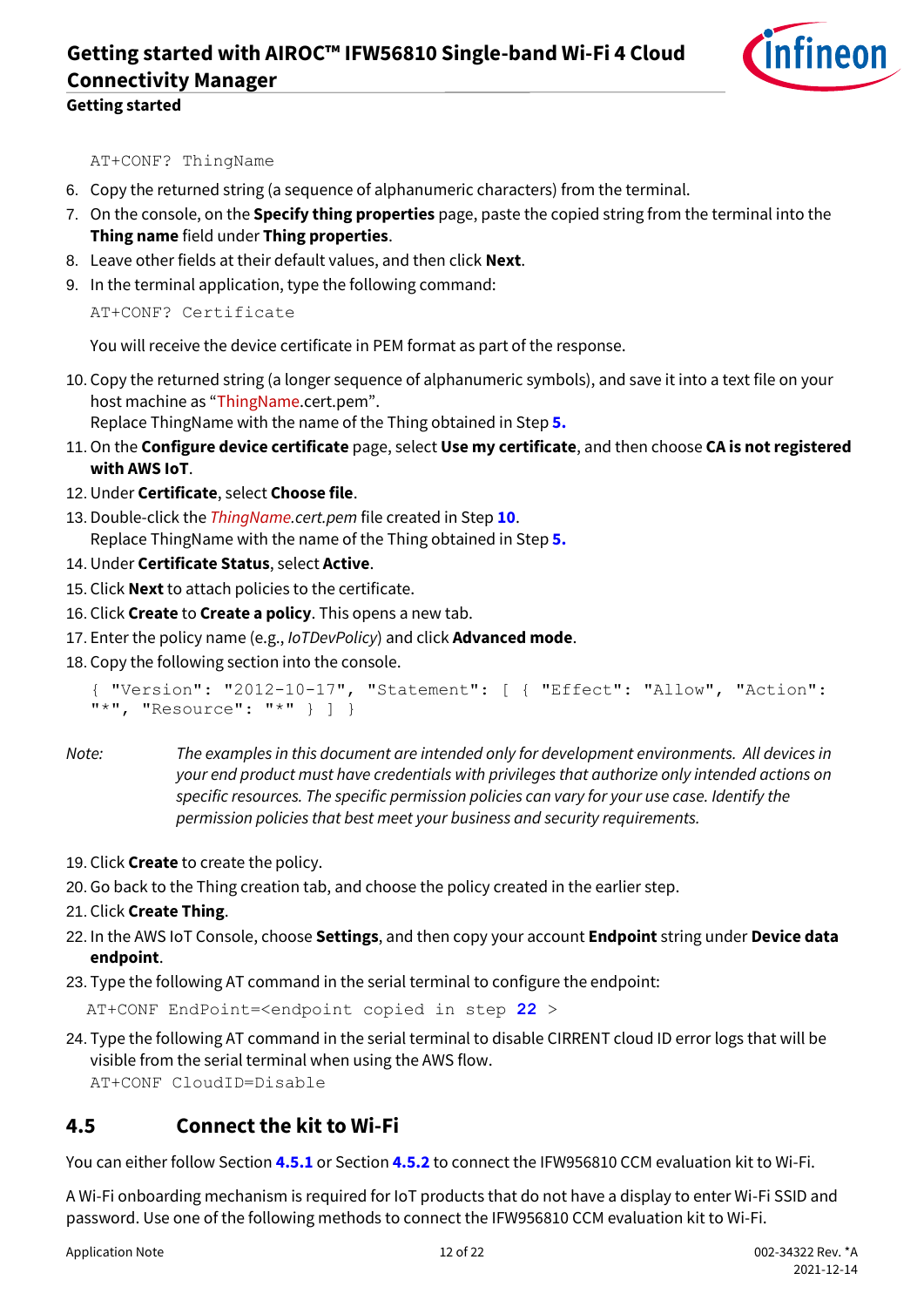

*Note: Connect the kit only to a 2.4-GHz Wi-Fi network.* 

### <span id="page-12-0"></span>**4.5.1 Using Cirrent Wi-Fi onboarding app**

The Cirrent cloud solution from Infineon provides an effective Wi-Fi onboarding service through the Cirrent Wi-Fi onboarding app for any IoT product. The IFW956810 CCM evaluation kit supports onboarding through either Bluetooth® LE or SoftAP.

1. Download and install the Cirrent Wi-Fi onboarding app from **[Google Play Store for Android](https://play.google.com/store/apps/details?id=com.cirrent.ZipKeyApp&hl=en_US&gl=US)** or **[iOS App](https://apps.apple.com/us/app/cirrent-wi-fi-onboarding/id1265896377)  [Store for iOS on your mobile phone](https://apps.apple.com/us/app/cirrent-wi-fi-onboarding/id1265896377)**. Scan the following QR code relevant to your mobile device:



2. Type the following command in the serial terminal on the PC. AT+CONFMODE

You should receive the "OK CONFMODE Enabled" response from the module.

- 3. Open the Cirrent Wi-Fi onboarding app.
- You can skip the sign in to perform Wi-Fi onboarding.
- 4. From the menu, select **Configuration** and then choose either **BLE** or **Soft AP** onboarding.
- 5. Follow the onscreen instructions and enter the Wi-Fi router's SSID and password.

### <span id="page-12-1"></span>**4.5.2 Using AT commands**

AT commands provide a simple method of Wi-Fi onboarding in a development environment.

• Type the following commands in sequence in the terminal application:

AT+CONF SSID=<your router ssid> AT+CONF Passphrase=<your router passphrase>

*Note: Your local router's SSID and passphrase are stored securely inside the IFW56810 CCM module. While the SSID can be retrieved later (i.e., for debugging purposes), any attempt to retrieve the passphrase will return an error.*

#### <span id="page-12-2"></span>**4.6 Connect and interact with the AWS Cloud**

Use the MQTT client in the AWS IoT Console to monitor the communication between your evaluation kit and the AWS Cloud.

1. Navigate to the AWS IoT Console (**<https://console.aws.amazon.com/iot/>**).

- 2. In the navigation pane, choose **Test** and then click **MQTT Test Client**.
- 3. In **Subscribe to a topic** panel, enter #, and then click **Subscribe**.

Skip Section **[4.6.1](#page-13-0)** if you used CIRRENT Wi-Fi onboarding app to connect the kit to Wi-Fi.

You will receive "OK 1 CONNECTED" in the serial terminal once the device is connected to the AWS IoT Core.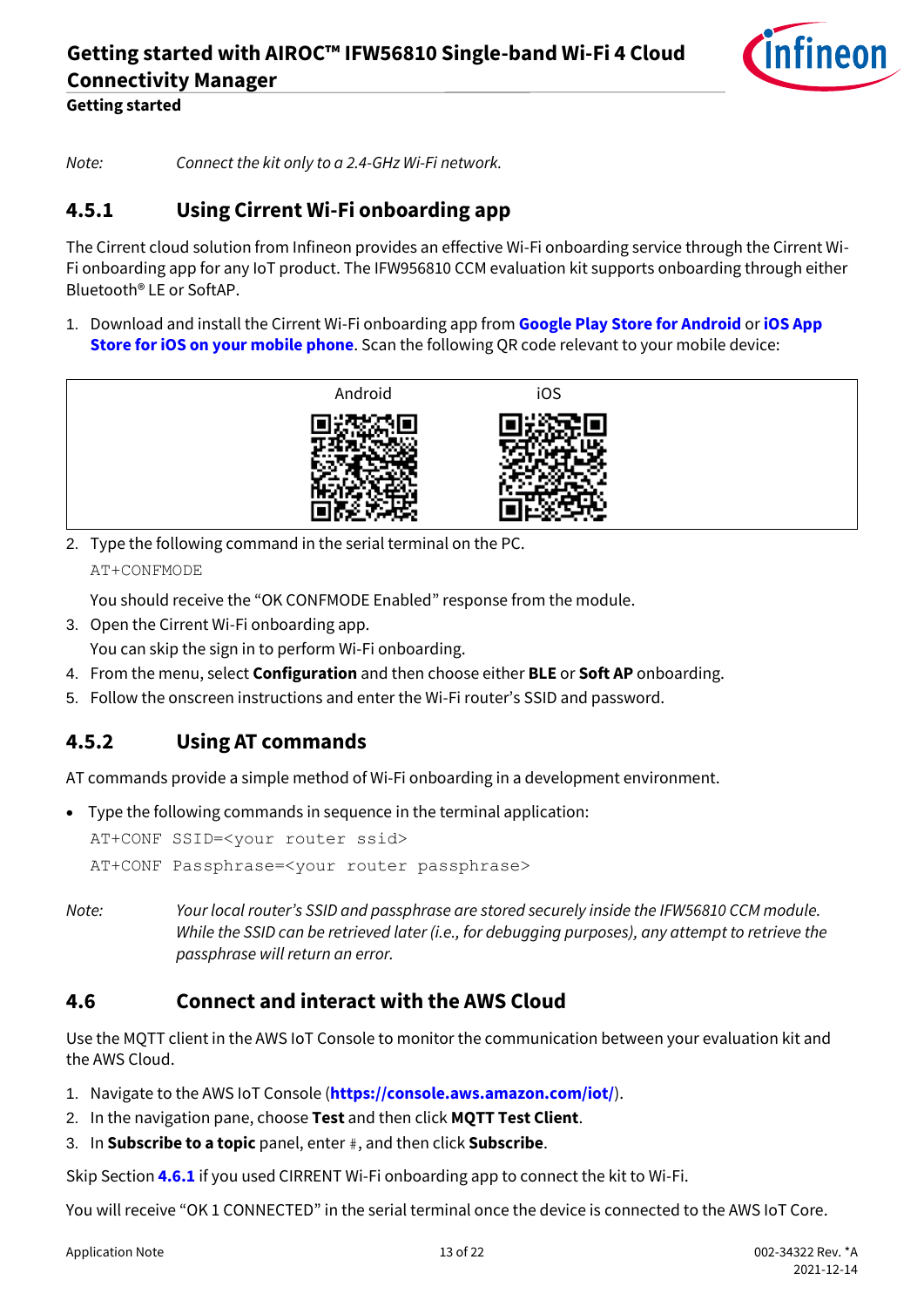

**Getting started**

#### <span id="page-13-0"></span>**4.6.1 Connect**

• Enter the following command in the serial terminal to establish a secure connection: AT+CONNECT

After a short time, you will receive the message "OK 1 CONNECTED".

#### <span id="page-13-1"></span>**4.6.2 Send data to the AWS Cloud**

• Enter the following command in the serial terminal to send the "Hello World!" message:

AT+SEND data Hello World!

After a short time, you will receive the message "OK". You should see the "Hello World!" message appear on the AWS IoT Console under the topic "data".

#### <span id="page-13-2"></span>**4.6.3 Receive data and commands from the cloud**

By default, the device subscribes to a topic called "state".

- 1. Do the following on the AWS IoT Console:
	- a) Select the MQTT client, and then select **Publish to a topic.**
	- b) Type **state** in **Topic name** field. Keep "Hello from the AWS IoT Console" message.
	- c) Click **Publish**.
- 2. Type the following command in the serial terminal:

AT+GET

You will receive the message "OK Hello from the AWS IoT Console".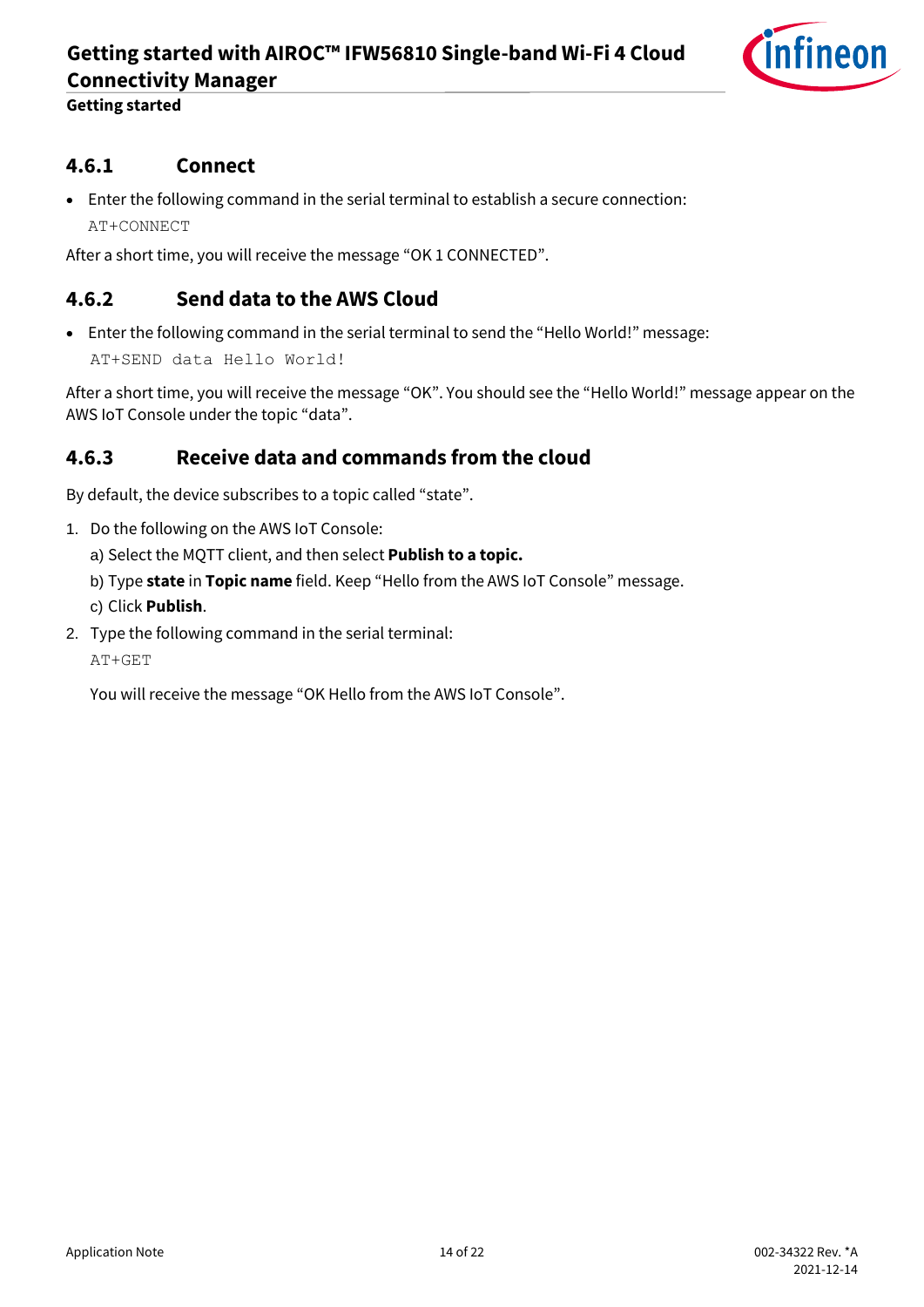

**Advanced AT commands**

### <span id="page-14-0"></span>**5 Advanced AT commands**

Wait for a response from the IFW956810 CCM evaluation kit in the serial terminal after entering each AT command.

#### <span id="page-14-1"></span>**5.1 Publish to a non-default topic**

• Enter the following commands in sequence in the serial terminal:

```
AT+CONF Topic1=/MyPubTopic
AT+SEND1
```
#### <span id="page-14-2"></span>**5.2 Subscribe to a non-default topic**

1. Enter the following commands in sequence in the serial terminal:

```
AT+CONF Topic2=/MySubTopic
AT+SUBSCRIBE2
```
2. Do the following on the AWS IoT Console:

a) Select the MQTT client, and then select **Publish to a topic**.

b) Type MySubTopic in the **Topic name** field. Keep the "Hello from the AWS IoT Console" message. c) Click **Publish**.

3. On your serial terminal, enter the following command:

AT+GET2

You will receive the message "OK Hello from the AWS IoT Console".

Click **[here](http://www.infineon.com/AIROCIFW56810commands)** for a complete list of AT commands supported by the IFW956810 evaluation kit.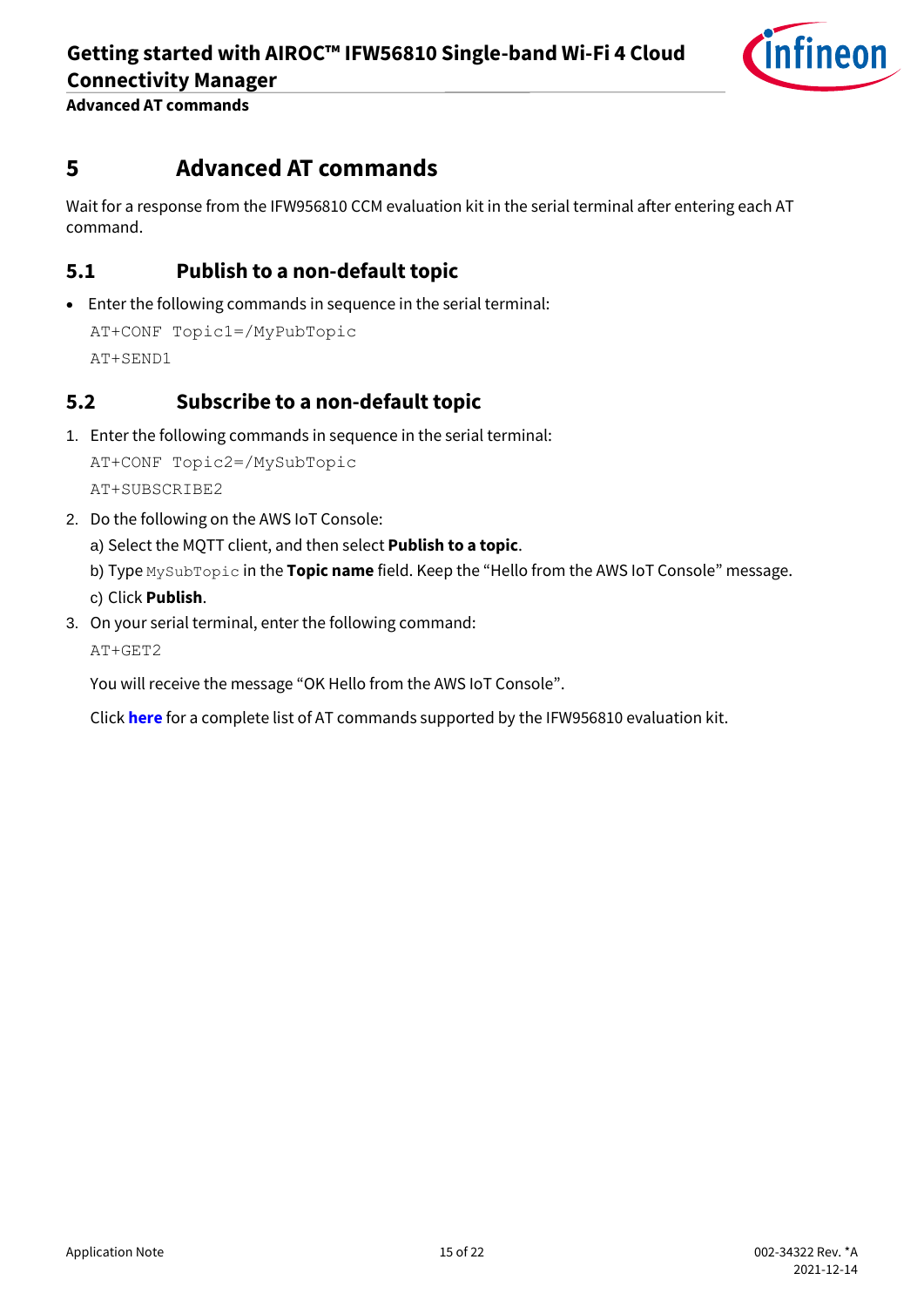

**Performing firmware over-the-air update**

### <span id="page-15-0"></span>**6 Performing firmware over-the-air update**

#### <span id="page-15-1"></span>**6.1 Prerequisites**

- 1. Get the signed firmware image from Infineon. Contact Infineon Sales team for the firmware. The firmware will be provided along with the signature hashing algorithm used and signature encryption algorithm used. This information is required in subsequent steps.
- 2. Create an OTA update role in your account using the steps outlined **[here](https://docs.aws.amazon.com/freertos/latest/userguide/create-service-role.html)**.

#### <span id="page-15-2"></span>**6.2 Create a firmware update job in AWS IoT**

- 1. Open **[AWS IoT Console](http://console.aws.amazon.com/iot)**.
- 2. Click **Manage**, and then click **Jobs**.
- 3. Click **Create job.**
- 4. Select **Create FreeRTOS OTA Update Job**, and then click **Next**.
- 5. Provide a job name which is unique within your AWS account. Optionally, provide a description, and then click **Next**.
- 6. From the **Devices to update** drop-down list, choose the Thing name with which the IFW56810 CCM evaluation kit is registered in the account.
- 7. Select **MQTT** as the transfer protocol, and deselect **HTTP** if selected.
- 8. Select **Use my custom signed file.**
- 9. On the form that appears, enter the details from the **[Prerequisites](#page-15-1)** section. Do the following:
	- In the **signature** field, provide the base64-encoded signature for the image.
	- From the **Original hashing algorithm** drop-down list, select the hashing algorithm provided by Infineon.
	- From the **Original encryption algorithm** drop-down list, select the encryption algorithm provided by Infineon.
	- In the **Path name of code signing certificate on device**, field, enter NA.
- 10. Select **Upload a new file**.
- 11. Click **Choose file** and upload the image received from Infineon.
- 12. Do one of the following:
	- Click **Create S3 bucket** to create a new bucket for the new uploaded image.
	- Click **Browse S3** to select an existing bucket in your account.
- 13. Under **Path Name of file on device**, enter NA if the image is not targeted as an executable file within a filesystem.
- 14. From the **File type** drop-down list, select a value "101" to signify that it is an IFW56810 CCM firmware update, and not a host firmware update.
- 15. Choose the OTA update role created above from the **Role** drop-down list under the **IAM role** section, and then click **Next**.
- 16. Click **Create Job**.

If successful, the job will be listed with the state as "in progress".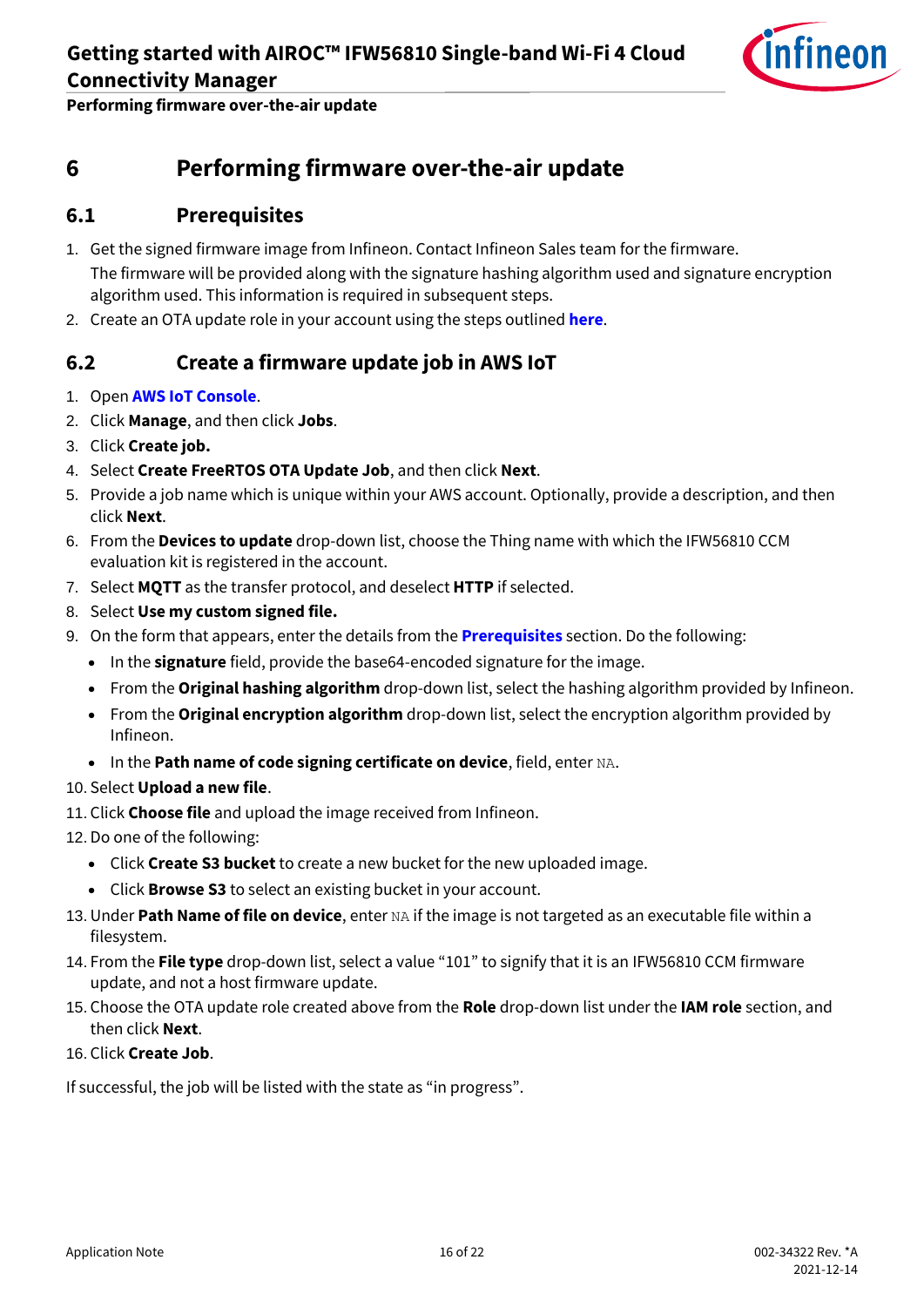

**Performing firmware over-the-air update**

#### <span id="page-16-0"></span>**6.3 Monitor and apply the new firmware update for the IFW56810 module**

The IFW56810 CCM module polls for firmware update jobs, receives and validates a job, and then enters a state waiting for the update to be accepted. The host application receives an OTA event indicating that a new firmware image is available for the IFW56810 CCM module.

The host application or the user can perform the following sequence by entering appropriate commands in the serial terminal:

1. Query the state of the job:

AT+OTA?

You will receive a response "OK 1 New OTA proposed."

2. Accept the new firmware update:

AT+OTA ACCEPT

The IFW56810 CCM module starts downloading the firmware update from the cloud.

3. Query the state of the job:

AT+OTA?

Downloading the image takes a few minutes to complete. During the OTA image download, this command returns "OK OTA in progress". You will receive an OTA event when the download is completed the image signature is verified.

4. Check whether the received image is verified:

AT+EVENT?

You will receive the response "OK 5 OTA event New Image verified".

5. Apply the new image received through OTA:

AT+OTA APPLY

The IFW56810 CCM module now reboots and boots up with the new image.

6. Connect back to the AWS IoT:

AT+CONNECT

The IFW56810 CCM module should now connect to AWS IoT, complete the self-test and mark the image as valid. This prevents further rollback to the old image.

You can check the job status by going back to the AWS IoT Console. You should see the job status as completed.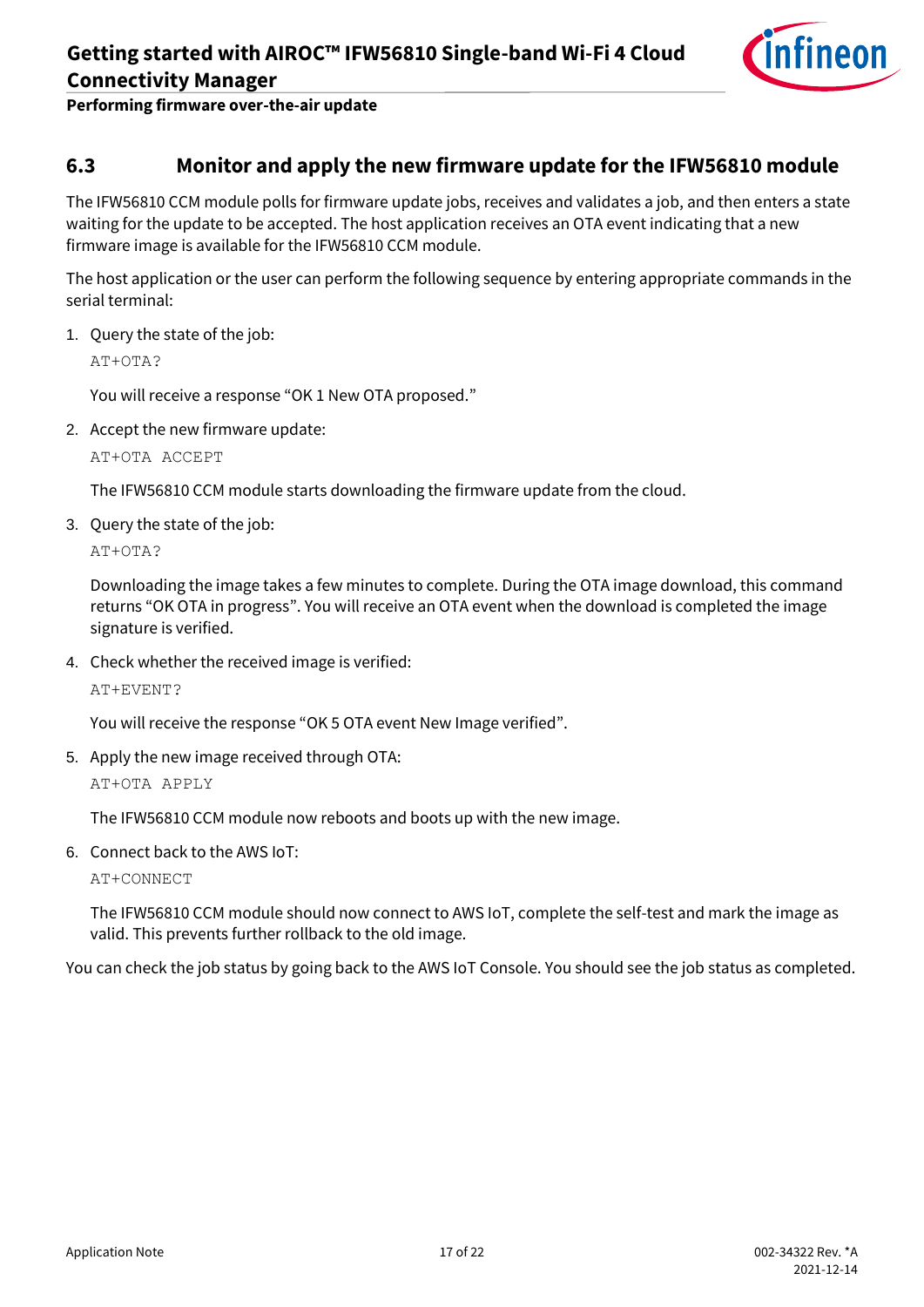

**Setting up a serial terminal on the PC**

## <span id="page-17-0"></span>**7 Setting up a serial terminal on the PC**

*Note: The following instructions are only for a Windows PC.*

The IFW956810 CCM evaluation kit should be recognized by the PC when connected to it. If the device is recognized, COM ports will be available in the Device Manager.

If the device is not recognized, you need to install the FTDI USB to UART Bridge Virtual Communication Port drivers from this **[link](https://ftdichip.com/drivers/vcp-drivers/)**. For more information, see **[FAQs](#page-19-0)**.

#### <span id="page-17-1"></span>**7.1 Determine the COM port number**

• Determine the COM port number from the Device Manager.

| <b>B</b> Device Manager                                    | $\Box$ | × |
|------------------------------------------------------------|--------|---|
| File Action View Help                                      |        |   |
|                                                            |        |   |
| $\overline{?}$ $\overline{2}$<br>$\Rightarrow$<br>$=$<br>頭 |        |   |
| <b>▽ 昌 ISCNPF0YFWNW</b>                                    |        |   |
| Audio inputs and outputs                                   |        |   |
| <b>Batteries</b>                                           |        |   |
| <b>Biometric devices</b>                                   |        |   |
| Bluetooth                                                  |        |   |
| Cameras                                                    |        |   |
| Computer                                                   |        |   |
| <b>Disk drives</b>                                         |        |   |
| Display adapters                                           |        |   |
| Firmware                                                   |        |   |
| <b>W</b> Human Interface Devices                           |        |   |
| Keyboards                                                  |        |   |
| Memory technology devices                                  |        |   |
| Mice and other pointing devices                            |        |   |
| <b>Monitors</b>                                            |        |   |
| Network adapters                                           |        |   |
| <b>D</b> Other devices                                     |        |   |
| <b>Portable Devices</b>                                    |        |   |
| Ports (COM & LPT)<br>⊜<br>$\checkmark$                     |        |   |
| Intel(R) Active Management Technology - SOL (COM3)         |        |   |
| USB Serial Port (COM28)                                    |        |   |
| USB Serial Port (COM29)                                    |        |   |
| <b>Fill Print queues</b><br>$\geq$<br>Processors           |        |   |
| <b>P</b> Security devices                                  |        |   |
|                                                            |        | v |
|                                                            |        |   |

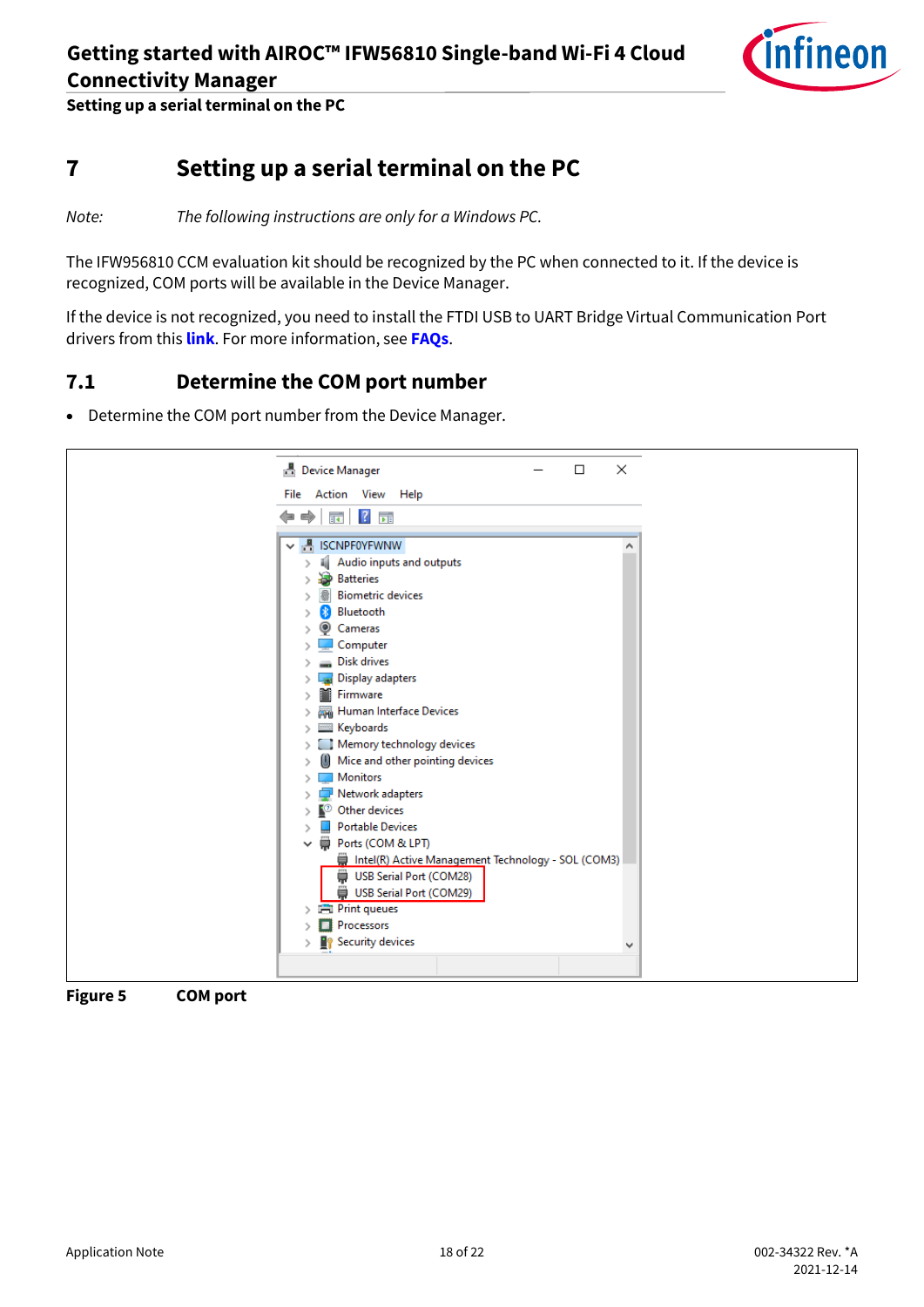

**Setting up a serial terminal on the PC**

### <span id="page-18-0"></span>**7.2 Serial terminal settings**

- 1. Open a terminal such as Tera Term.
- 2. Choose the higher of the COM port numbers for the IFW956810 CCM evaluation kit.
- 3. Select **Set Up** > **Serial port.**
- 4. Select the settings as follows:

| $\times$<br>Tera Term: Serial port setup and connection                                                                                                                                                                                                                                                                                                  |                               |             |  |  |
|----------------------------------------------------------------------------------------------------------------------------------------------------------------------------------------------------------------------------------------------------------------------------------------------------------------------------------------------------------|-------------------------------|-------------|--|--|
| Port:                                                                                                                                                                                                                                                                                                                                                    | COM29                         | New setting |  |  |
| Speed:                                                                                                                                                                                                                                                                                                                                                   | 115200<br>$\checkmark$        |             |  |  |
| Data:<br>Parity:                                                                                                                                                                                                                                                                                                                                         | 8 bit<br>none<br>$\checkmark$ | Cancel      |  |  |
| Stop bits:                                                                                                                                                                                                                                                                                                                                               | 1 bit<br>$\checkmark$         | <b>Help</b> |  |  |
| Flow control:                                                                                                                                                                                                                                                                                                                                            | none<br>$\checkmark$          |             |  |  |
| Transmit delay<br>0<br>10<br>msec/line<br>msec/char<br>Device Friendly Name: USB Serial Port (COM29)<br>$\mathcal{N}_1$<br>Device Instance ID: FTDIBUS\VID_0403+PID_6010+5&665DA2<br>Device Manufacturer: FTDI<br><b>Provider Name: FTDI</b><br>Driver Date: 8-26-2014<br>Driver Version: 2.12.0.0<br>$\mathcal{N}_{\mathcal{A}}$<br>$\hat{~}$<br>$\geq$ |                               |             |  |  |

#### 5. Select **Set Up** > **Terminal**.

- 6. Do the following:
	- Set **End of Line** as **Line Feed**.
	- Enable **Local Echo** to view the commands that you type on the terminal.

| Tera Term: Terminal setup                                                                                                                              | ×                                                                                                                                                     |
|--------------------------------------------------------------------------------------------------------------------------------------------------------|-------------------------------------------------------------------------------------------------------------------------------------------------------|
| Terminal size<br>80<br> 24<br>x<br>$\boxdot$ Term size = win size<br>Auto window resize<br><b>Terminal ID:</b><br>VT100<br>$\checkmark$<br>Answerback: | New-line<br>0K<br>Receive: LF<br>$\checkmark$<br>Cancel<br>Transmit: LF<br>$\checkmark$<br>Help<br>$\Box$ Local echo<br>$\Box$ Auto switch (VT<->TEK) |
| Coding (receive)<br>UTF-8<br>$\checkmark$<br>locale: american                                                                                          | Coding (transmit)<br>UTF-8<br>$\checkmark$                                                                                                            |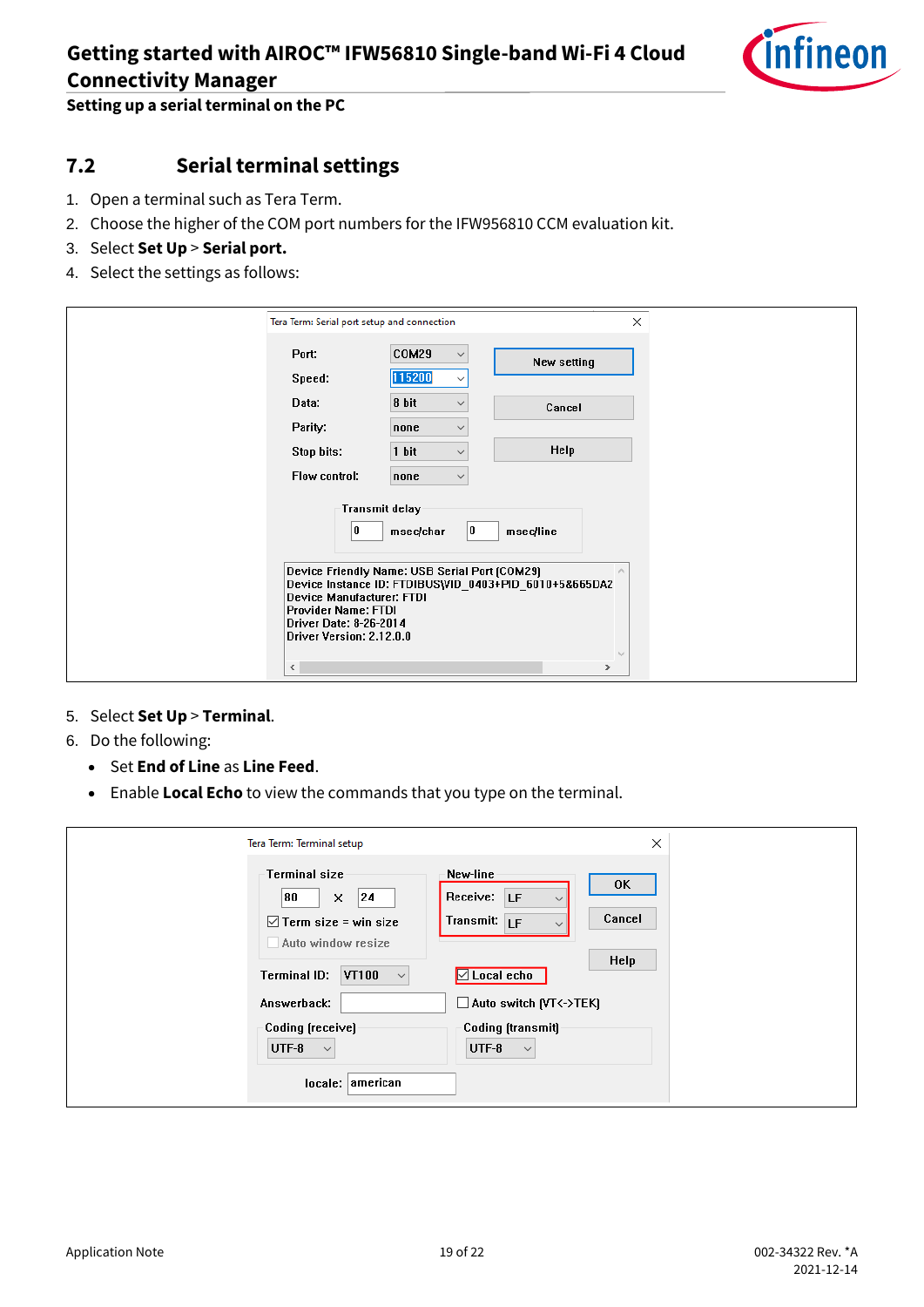

**FAQs**

#### <span id="page-19-0"></span>**8 FAQs**

#### **1. Two COM ports enumerated when the kit is connected**

− The IFW956810 CCM evaluation kit has a **[FT2232H chip](http://www.ftdichip.com/Support/Documents/DataSheets/ICs/DS_FT2232H.pdf)** capable of supporting USB to dual-channel UART (USB serial converter A and USB serial converter B). Only USB serial converter B is configured in the kit for USB-to-UART conversion. Therefore, use the higher-number COM port among the enumerated COM ports to communicate with the kit.

#### **2. Errors appear on the terminal when commands are entered**

For example:

AT+SUBCRIBE ERR01 Invalid cmd

- − Make sure that you have typed the command correctly.
- − Note the error codes and refer to the **[AWS IoT ExpressLink Programmer's Guide](https://docs.aws.amazon.com/iot-expresslink/)** for details of the error code and to determine the cause.

#### **3. BLE/SoftAP onboarding does not work with the Cirrent app**

− Check if CONFMODE was enabled using the AT+CONFMODE command.

#### **4. Executing the AT+CONNECT command results in ERR 14 UNABLE TO CONNECT**

The AT+CONNECT command first connects to Wi-Fi if not already connected and then connects to the AWS IoT Core.

- − Check the Wi-Fi connection.
- − Check the entered Wi-Fi credentials.
- − Type the following command to verify whether the kit connects to Wi-Fi:

AT+DIAG PING 8.8.8.8

If the connection is successful, the device will respond with "OK Received ping response in <ping latency  $ms<sup>2</sup>$ .

- − If the Wi-Fi connection test is successful, check the AWS IoT connection.
- − Check the device certificate uploaded to the AWS IoT Core in Section **[4.4](#page-6-0)** .

#### **5. How to change the Wi-Fi network connected**

- − Execute AT+DISCONNECT on the serial terminal to disconnect from the current Wi-Fi network.
- − See Section **[4.5](#page-11-0)** to configure the required Wi-Fi credentials.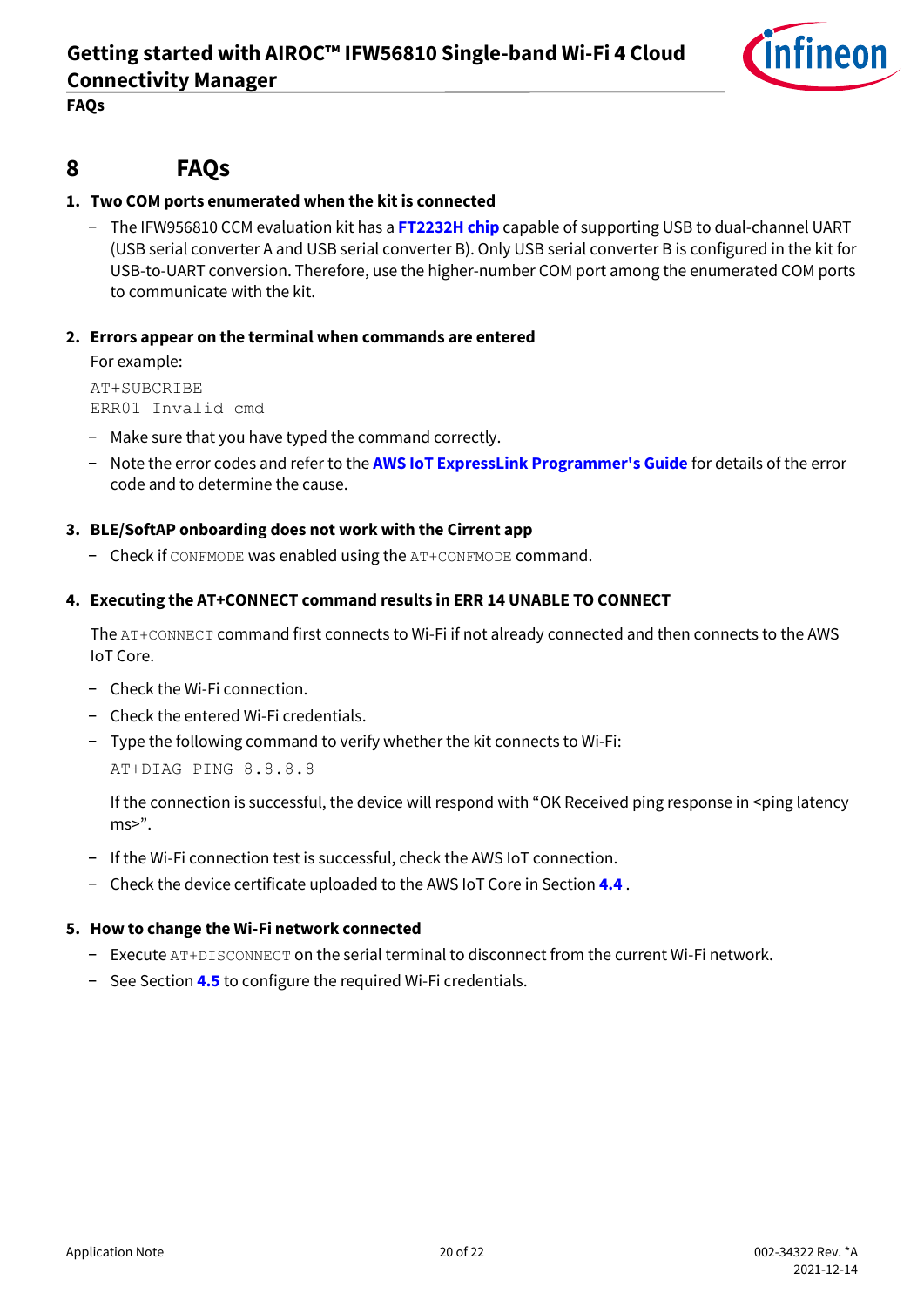

<span id="page-20-0"></span>**Revision history**

| <b>Document</b><br>version | Date of release | <b>Description of changes</b>                                          |
|----------------------------|-----------------|------------------------------------------------------------------------|
| $***$                      | 2021-11-29      | Initial release                                                        |
| *A                         | 2021-12-14      | Added <b>CIRRENT cloud flow</b> to register the kit to the AWS account |